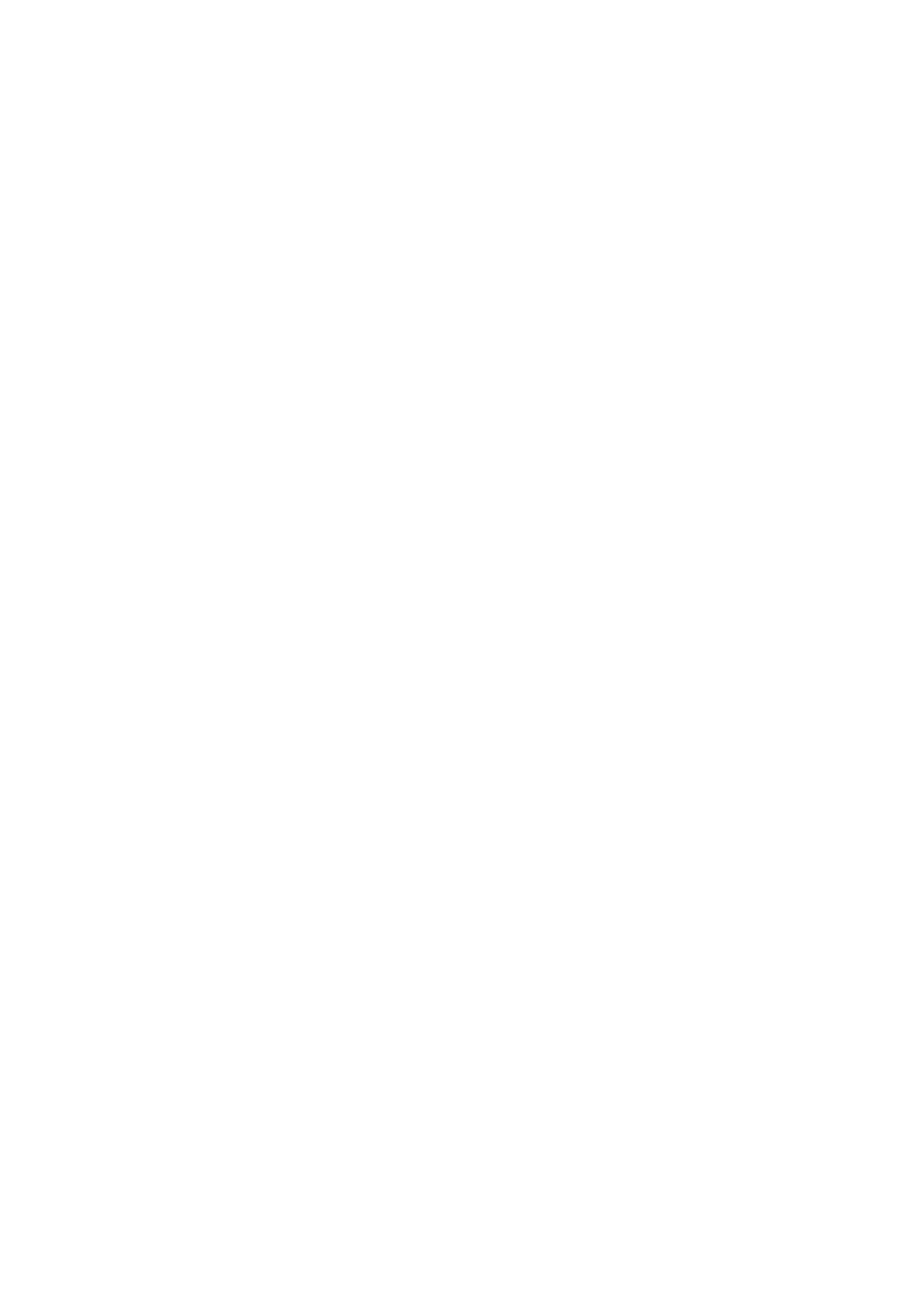*I certify that this PUBLIC BILL, which originated in the LEGISLATIVE COUNCIL, has finally passed the LEGISLATIVE COUNCIL and the LEGISLATIVE ASSEMBLY of NEW SOUTH WALES.*

*Legislative Council 2012* *Clerk of the Parliaments*



New South Wales

# **Road Transport (General) Amendment (Vehicle Sanctions) Bill 2012**

Act No , 2012

An Act to amend the *Road Transport (General) Act 2005* with respect to sanctions for offences involving police pursuits, high range speeding and certain other driving offences; and for other purposes.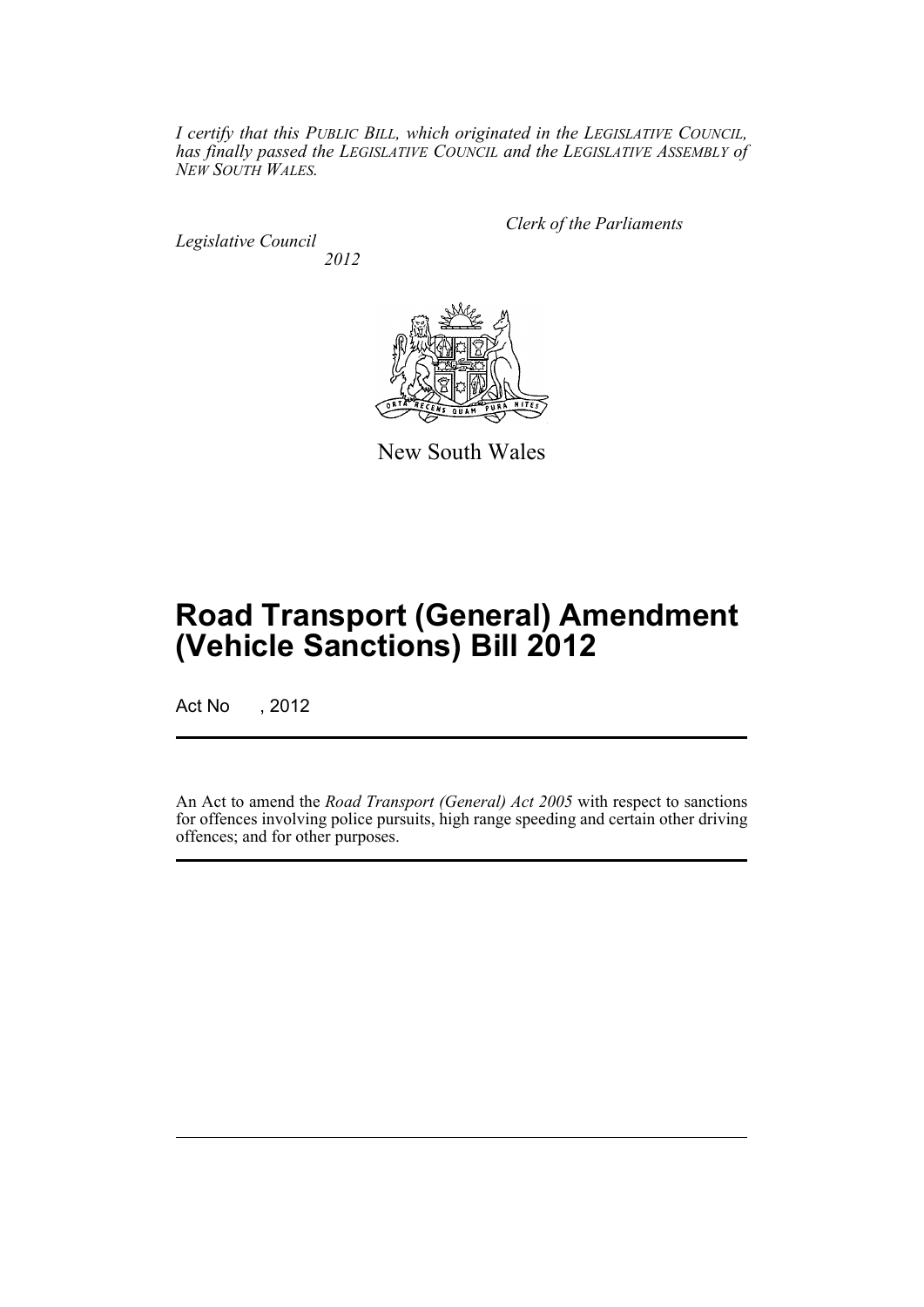## <span id="page-3-0"></span>**The Legislature of New South Wales enacts:**

### **1 Name of Act**

This Act is the *Road Transport (General) Amendment (Vehicle Sanctions) Act 2012*.

## <span id="page-3-1"></span>**2 Commencement**

- (1) This Act commences on the date of assent, except as provided by subsection (2).
- (2) Schedules 2 and 3 (other than Schedule 3.1 [4], [16], [17] and [19]) commence on a day or days to be appointed by proclamation.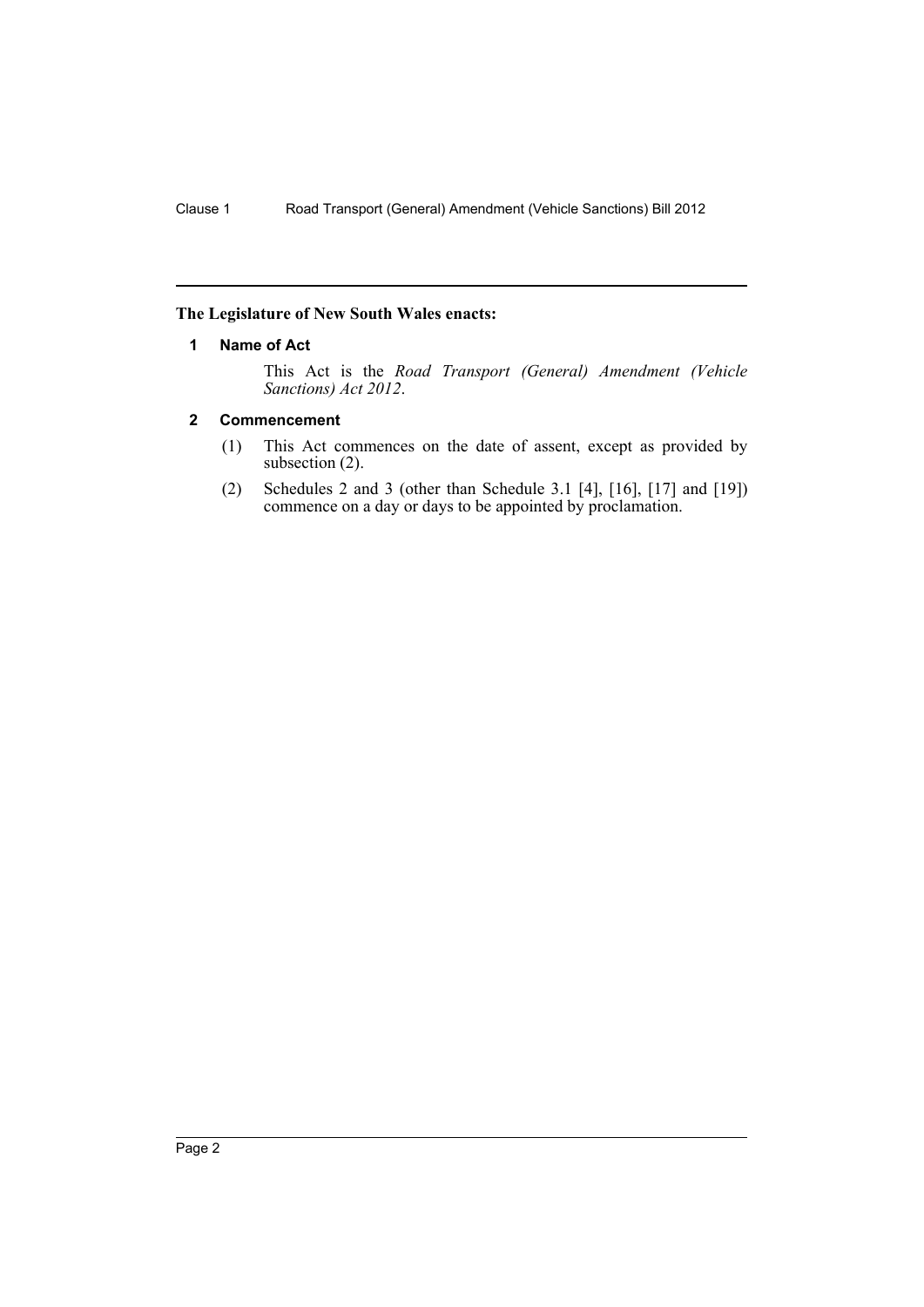Amendments to Road Transport (General) Act 2005 No 11 relating to clamping of vehicles

Schedule 1

# <span id="page-4-0"></span>**Schedule 1 Amendments to Road Transport (General) Act 2005 No 11 relating to clamping of vehicles**

- **[1] Part 5.5, Division 2, heading** Omit "**wheel clamping,**".
- **[2] Section 217 Definitions**

Omit the definitions of *clamp* and *clamping agent*.

**[3] Section 218 Removal or production of vehicles used for certain offences for impounding or forfeiture**

Omit "clamping or" from section 218 (1) (b).

# **[4] Section 218 (1A) (a)**

Omit the paragraph.

# **[5] Section 218 (1C) and (1D)**

Omit the subsections.

**[6] Section 218 (6)**

Omit "clamping or" wherever occurring.

**[7] Section 219 Impounding or forfeiture of vehicles on finding of guilt of driver who is a registered operator of the vehicle**

Omit section 219 (3).

# **[8] Section 219 (5) and (7)**

Omit "clamping or" wherever occurring.

**[9] Section 219 (7)**

Omit "clamped or".

# **[10] Section 219 (8)**

Omit ", clamping" wherever occurring.

### **[11] Section 219A Impounding or forfeiture of vehicles on finding of guilt of driver who is not the registered operator of the vehicle**

Omit "clamped by a clamping agent at an appropriate place or" from section  $219\overline{A}(3)$  (b).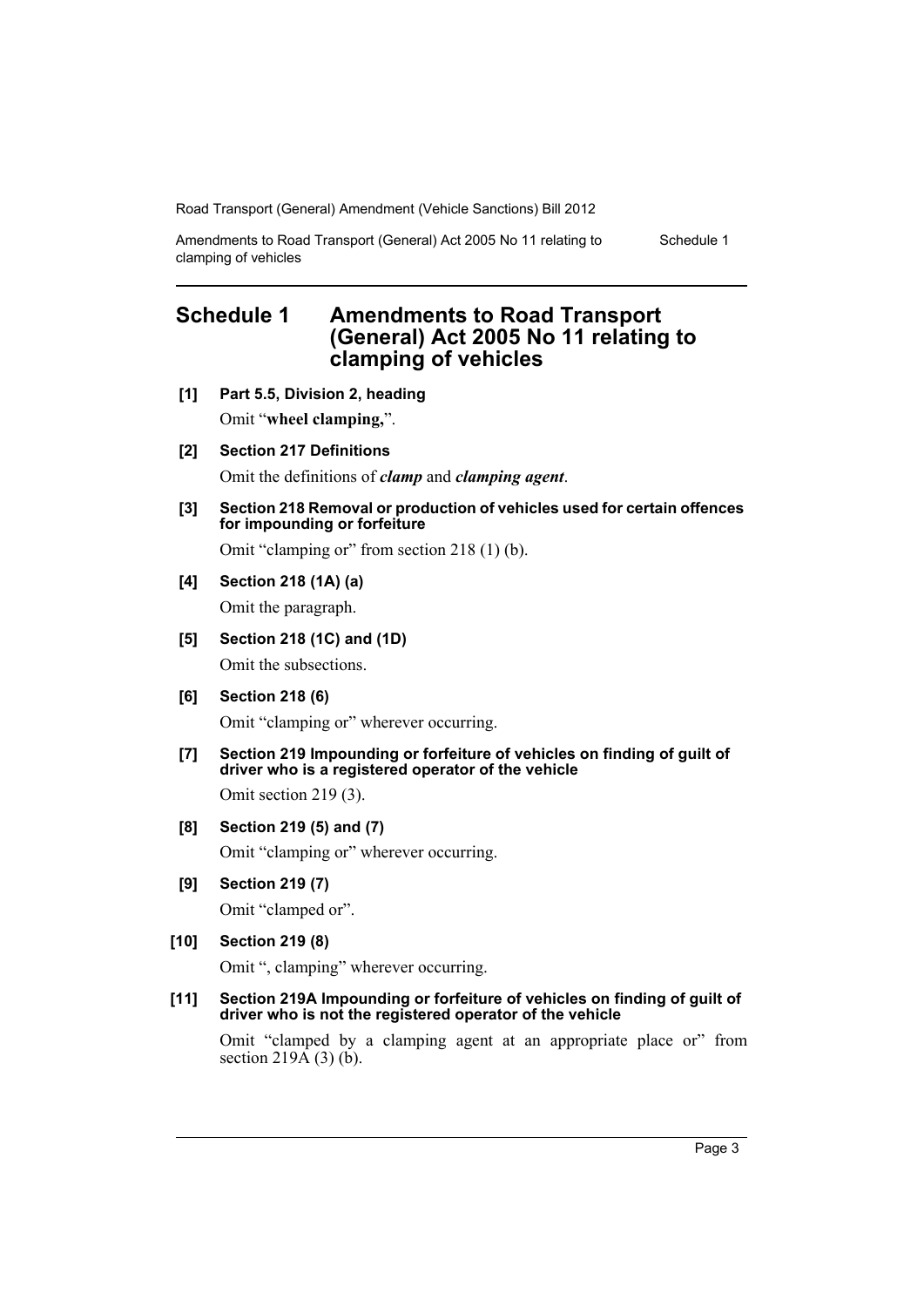Schedule 1 Amendments to Road Transport (General) Act 2005 No 11 relating to clamping of vehicles

# **[12] Section 219A (5) and (6)**

Omit "clamping or" wherever occurring.

- **[13] Section 219A (6)** Omit "clamped or".
- **[14] Section 219C Clamping agents** Omit the section.
- **[15] Section 219D Identification of clamping agents** Omit the section.
- **[16] Section 219E Return of identification cards** Omit the section.
- **[17] Section 219F Fees for clamping of motor vehicles** Omit the section.
- **[18] Section 219G Offence relating to wheel clamping** Omit the section.
- **[19] Section 220 Registered operator and interested persons to be notified** Omit "clamping or" wherever occurring.
- **[20] Section 220 (3)** Omit "clamped or".
- **[21] Section 221 Retention of motor vehicle impounded under section 218** Omit section 221 (1A).
- **[22] Section 221 (2) and (3)** Omit "or clamped" wherever occurring.
- **[23] Section 223 Release of impounded vehicle** Omit section 223 (1).
- **[24] Section 224 Release of motor vehicle on application to Local Court** Omit "or for the removal of clamps from a motor vehicle" from section 224 (1).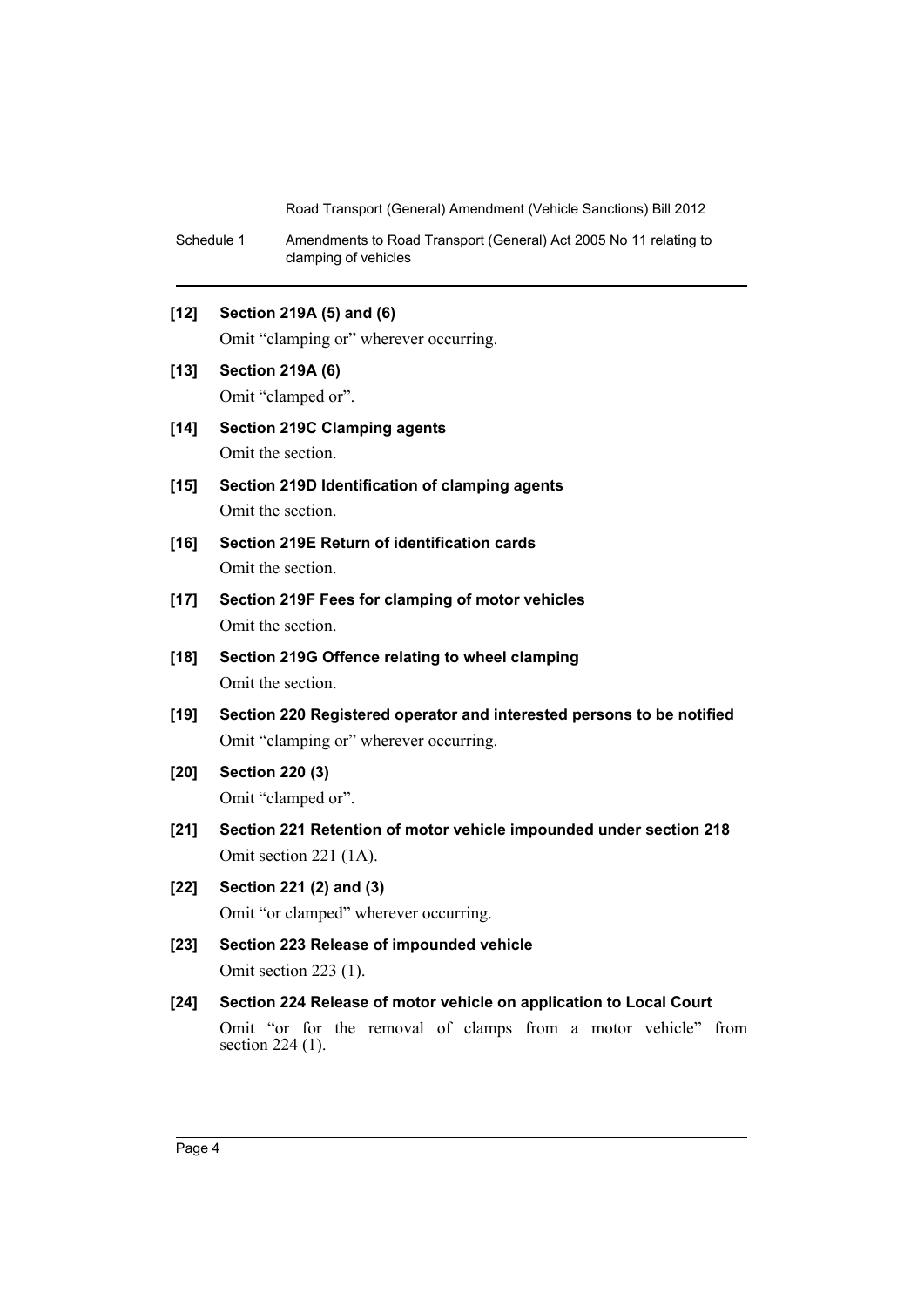Amendments to Road Transport (General) Act 2005 No 11 relating to clamping of vehicles Schedule 1

#### **[25] Section 224 (4)**

Omit "clamped or".

#### **[26] Section 224 (4A)**

Omit ", or the removal of clamps from a motor vehicle that was clamped,".

#### **[27] Section 225 Safe keeping of motor vehicles**

Omit section 225 (2).

# **[28] Section 225A**

Omit the section. Insert instead:

#### **225A Protection from liability with respect to impounding and crash testing**

No action lies against the Crown, the Minister, the Commissioner, Transport for NSW, the Authority or any police officer for any damage to, or theft of, a motor vehicle caused by, or arising from, impounding or crash testing a motor vehicle in accordance with this Division.

#### **[29] Schedule 1 Savings, transitional and other provisions**

Insert at the end of clause 1 (1):

*Road Transport (General) Amendment (Vehicle Sanctions) Act 2012*

### **[30] Schedule 1, Part 10**

Insert after Part 9:

# **Part 10 Provisions consequent on enactment of Road Transport (General) Amendment (Vehicle Sanctions) Act 2012**

# **22 Definition**

In this Part:

*amending Act* means the *Road Transport (General) Amendment (Vehicle Sanctions) Act 2012*.

#### **23 Motor vehicles clamped before commencement of Schedule 1 to the amending Act**

Division 2 of Part 5.5 of this Act, as in force immediately before the commencement of Schedule 1 to the amending Act, continues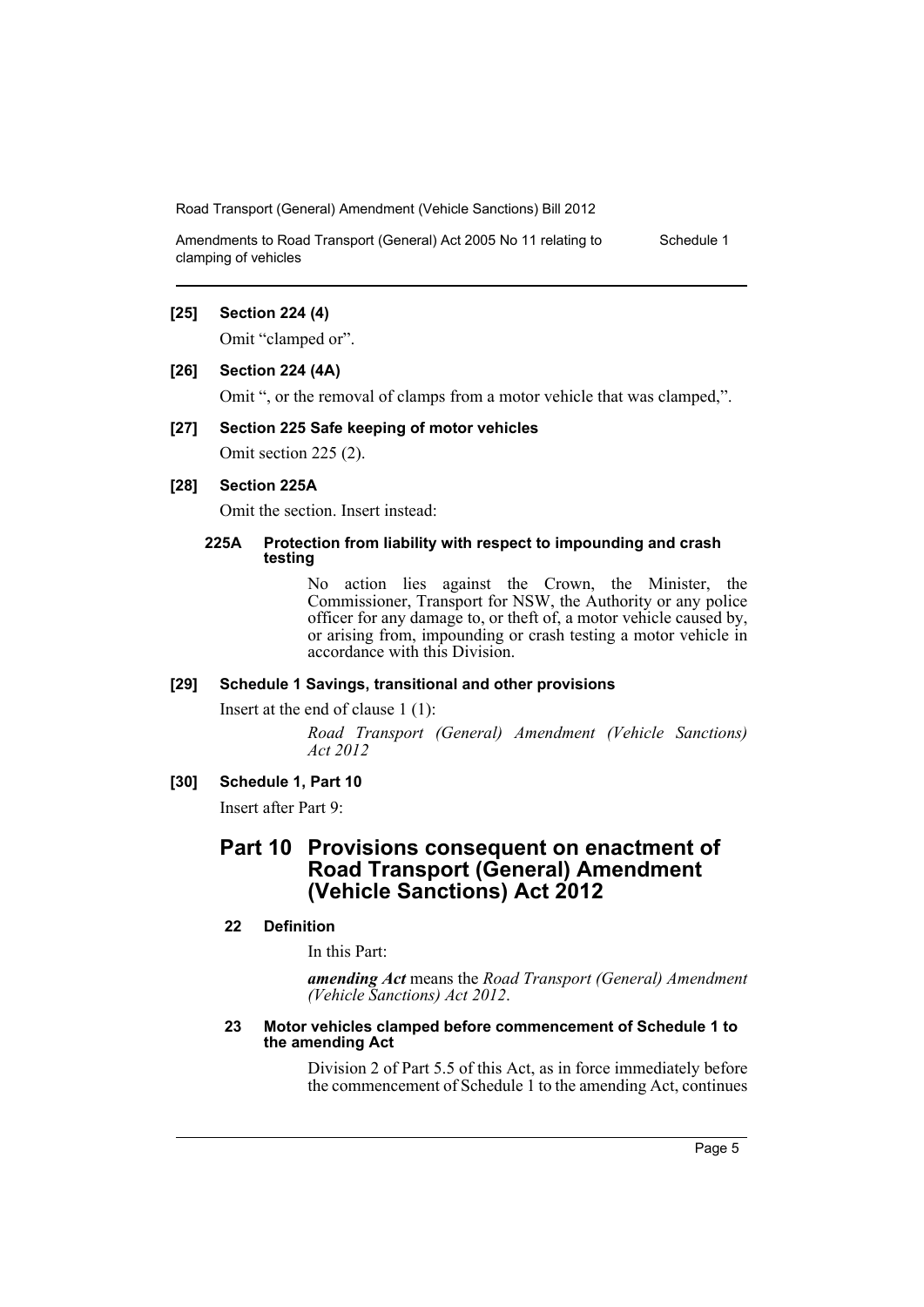Schedule 1 Amendments to Road Transport (General) Act 2005 No 11 relating to clamping of vehicles

> to apply to and in respect of a motor vehicle clamped under the provisions of that Division before that commencement.

#### **24 Impounding, forfeiture and other penalties for certain high range speed and police pursuit offences**

- (1) Sections 218 and 219 (as inserted by the amending Act) do not apply to or in respect of the use of a motor vehicle in connection with a high range speed offence or an offence under section 51B of the *Crimes Act 1900* that was committed before the insertion of those sections.
- (2) However, if a motor vehicle that was used in connection with an offence under a high range speed offence or section 51B of the *Crimes Act 1900* for which a person was found guilty before the insertion of those sections, that finding may be taken into account in deciding whether the motor vehicle has been used in connection with a second or subsequent such offence for the purposes of determining any penalty that may be imposed by a court or the Authority under section 219 (as inserted by the amending Act).

# **25 Disposal and crash testing of motor vehicles**

Section 227 and the regulations made under that section, as in force immediately before the commencement of Schedule 2 [1] to the amending Act, continue to apply to and in respect of a motor vehicle impounded or forfeited under Division 2 of Part 5.5 before that commencement.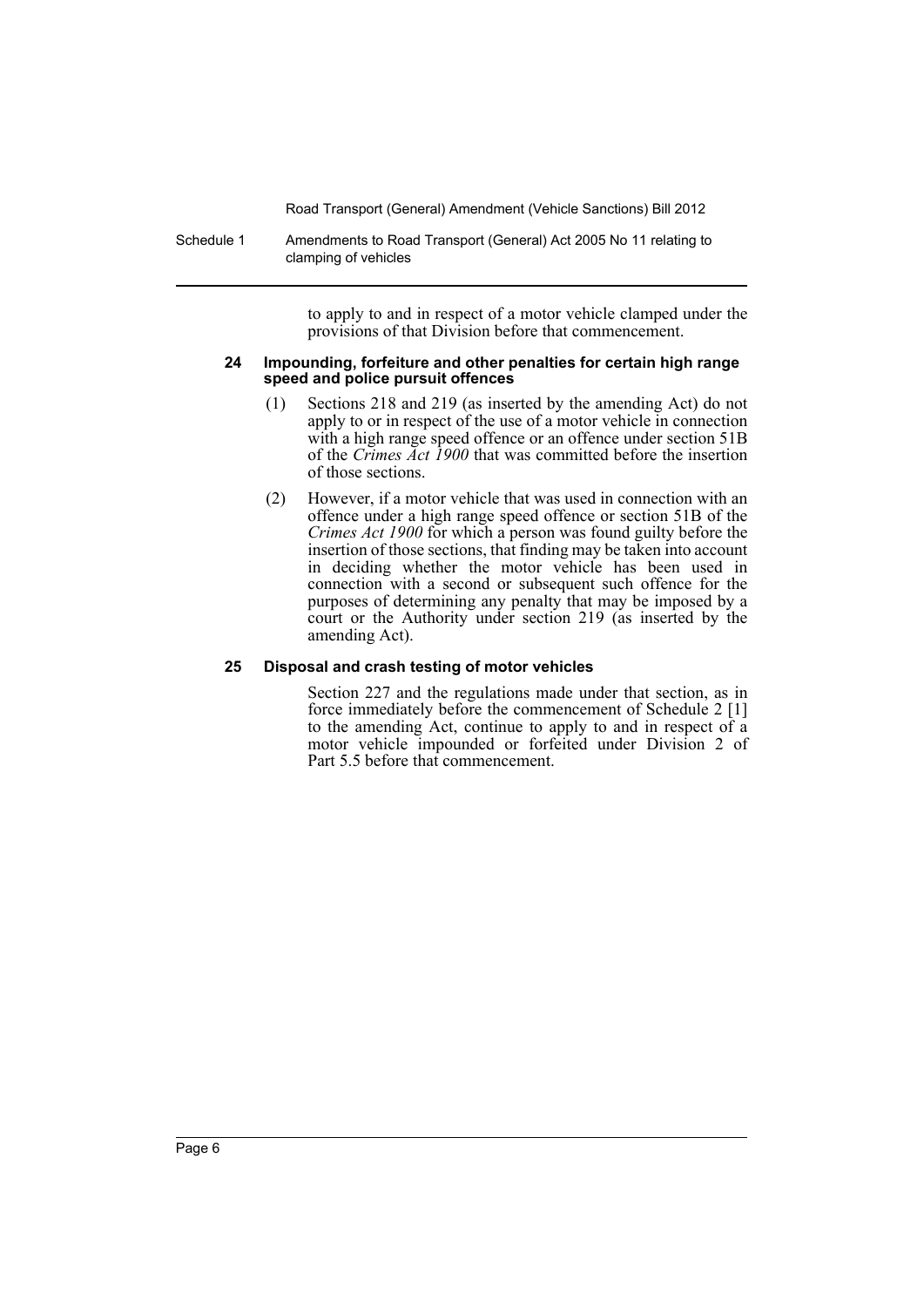Amendments to Road Transport (General) Act 2005 No 11 relating to number plate confiscation and other vehicle sanctions Schedule 2

# <span id="page-8-0"></span>**Schedule 2 Amendments to Road Transport (General) Act 2005 No 11 relating to number plate confiscation and other vehicle sanctions**

# **[1] Part 5.5, Division 2**

Omit the Division. Insert instead:

# **Division 2 Detention, impounding and forfeiture of vehicles and confiscation of number plates**

# **Subdivision 1 General**

#### **217 Object and effect of Division**

- (1) This Division provides for the imposition of certain sanctions in addition to any other penalties that may be imposed by or under the road transport legislation with respect to sanctionable offences.
- (2) Nothing in this Division affects any discretion or power that a court or person has apart from this Division in respect of any sanctionable or other offence.

# **217A Definitions**

(1) In this Division:

*camera recorded offence* means a speeding offence that was recorded by an approved camera recording device, or approved average speed detection device, within the meaning of the *Road Transport (Safety and Traffic Management) Act 1999*.

*Commissioner* means the Commissioner of Police.

*crash test* means a test to measure the effect of the impact of a motor vehicle that collides with another vehicle or other object, or a pedestrian, that is conducted by a person or body designated by the Authority.

*designated speed limit*, in relation to a driver on a length of road, means:

- (a) except as provided by paragraph (b)—the speed limit applicable to the driver on the length of road (including a length of road in a school zone) under the *Road Transport (Safety and Traffic Management) Act 1999*, or
- (b) if the speed limit applicable to the driver on the length of road (not being a length of road in a school zone) under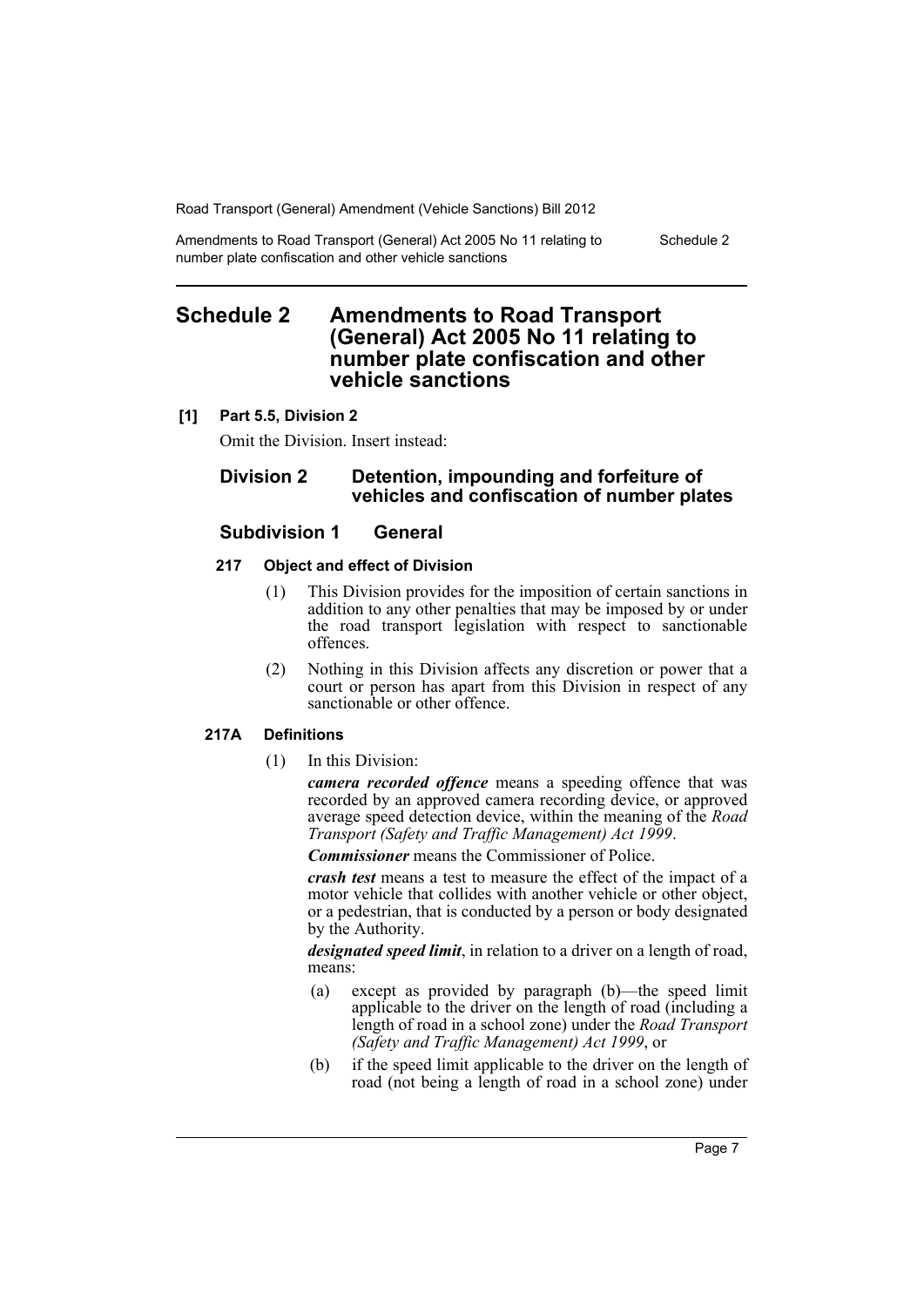Schedule 2 Amendments to Road Transport (General) Act 2005 No 11 relating to number plate confiscation and other vehicle sanctions

> that Act is determined by a variable illuminated message device or other speed limit sign indicating a speed limit lower than that normally applicable to the road—the speed limit that would normally be applicable to the driver on the length of road under that Act.

*high range speed offence* means an offence (not being a camera recorded offence) of driving a vehicle at a speed more than 45 kilometres per hour over the designated speed limit applying to the driver for the length of road at the time the offence is committed.

*number plate* means a number plate issued by the Authority and includes a special number-plate within the meaning of section 8A of the *Road Transport (Vehicle Registration) Act 1997*.

*number plate confiscation notice* means a notice in a form approved by the Commissioner containing the information prescribed by the regulations for the purposes of this definition.

*number plate confiscation period*, in relation to a motor vehicle, means the period during which the vehicle is prohibited from being operated on a road by a number plate confiscation notice.

*offending operator* means a person who, at the time of an offence or alleged offence in connection with which a motor vehicle was or is being used, was or is both the driver, and a registered operator, of the motor vehicle.

*production notice* in relation to a motor vehicle or number plates—see section 218A (1).

*registered interest*, in relation to a motor vehicle, means a security interest in the vehicle with respect to which a financing statement (within the meaning of the *Personal Property Securities Act 2009* of the Commonwealth) has been registered under that Act.

*sanctionable offence* means any of the following:

- (a) a high range speed offence,
- (b) an offence under section 40 or 41 (2) of the *Road Transport (Safety and Traffic Management) Act 1999*,
- (c) an offence under section 51B (Police pursuits) of the *Crimes Act 1900*,
- (d) any other offence prescribed by the regulations.

*school zone* has the meaning that it has in the road rules prescribed under the *Road Transport (Safety and Traffic Management) Act 1999*.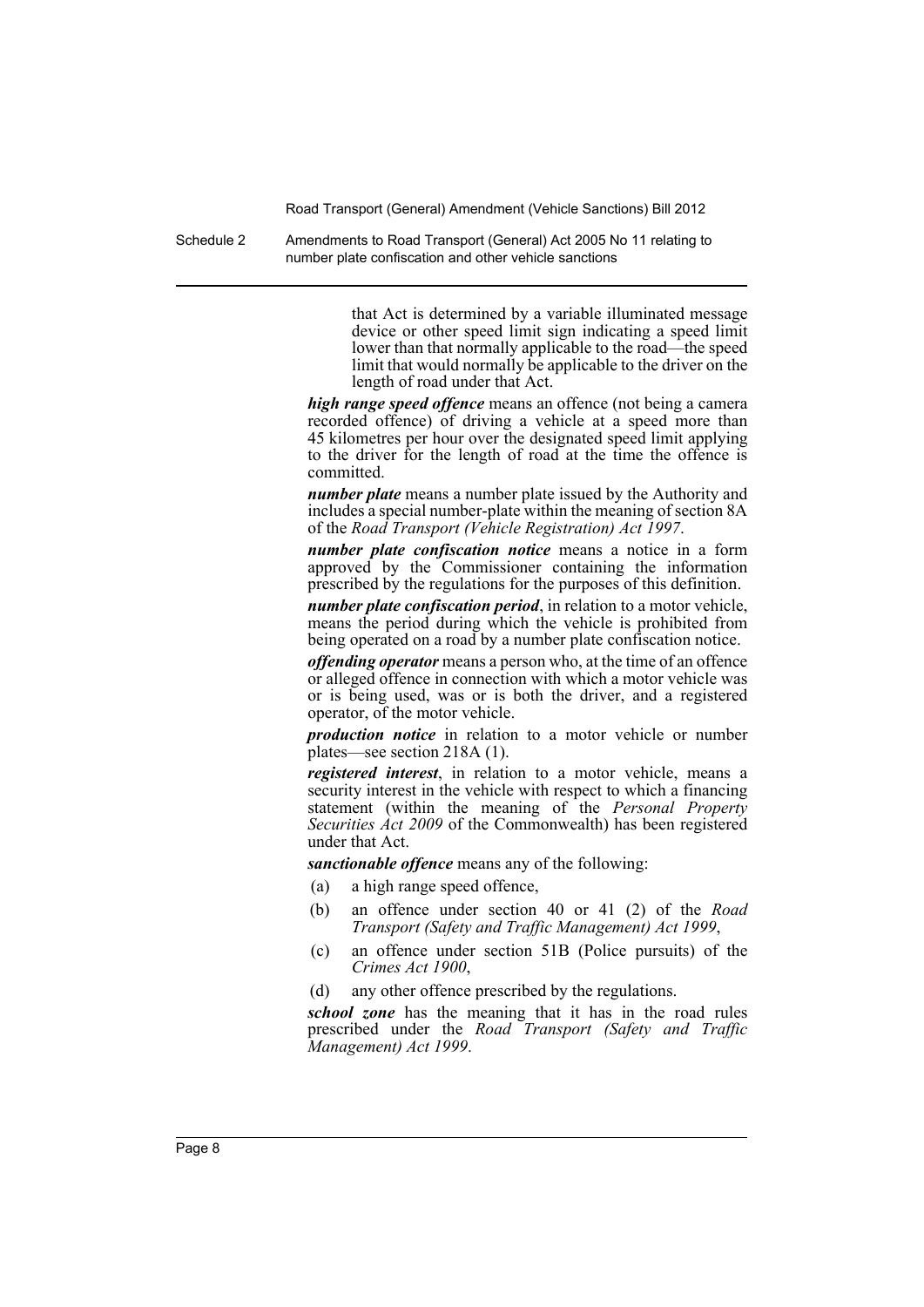Amendments to Road Transport (General) Act 2005 No 11 relating to number plate confiscation and other vehicle sanctions Schedule 2

#### (2) In this Division:

*working day*, in relation to the impoundment of a motor vehicle, or the delivery or confiscation of number plates, means a day that is not:

- (a) a Saturday or Sunday, or
- (b) a public holiday or a bank holiday in the place at which the motor vehicle was impounded, or the number plates were confiscated or required to be delivered under this Division.

# **Subdivision 2 Additional sanctions for certain offences**

#### **218 When additional sanctions may be imposed**

A police officer may impose any one or more of the sanctions set out in section 218A if the police officer reasonably believes that a motor vehicle:

- (a) is being or has (on that day or during the past 10 days) been operated on a road by an offending operator of the vehicle so as to commit a sanctionable offence, or
- (b) is being or has (on that day or during the past 10 days) been operated on a road by a driver (whether or not an offending operator of the motor vehicle) during a number plate confiscation period, or
- (c) is being or has (on that day or during the past 10 days) been operated on a road by an offending operator of the vehicle who has committed an offence under section 218E (Failure to comply with production notice), or
- (d) is being operated on a road by a person who has been charged with an offence under section 218F (Number plate and other offences), or
- (e) is the subject of forfeiture under section 219.

#### **218A Sanctions that may be imposed**

- (1) The police officer may do any one or more of the following:
	- (a) seize and take charge of the motor vehicle and cause it to be moved to a place determined by the Commissioner,
	- (b) immediately, or as soon as practicable afterwards, give or send the offending operator a notice (a *motor vehicle production notice*) requiring the offending operator to move or cause the vehicle to be moved to, or to produce or cause to be produced to a police officer at, a place specified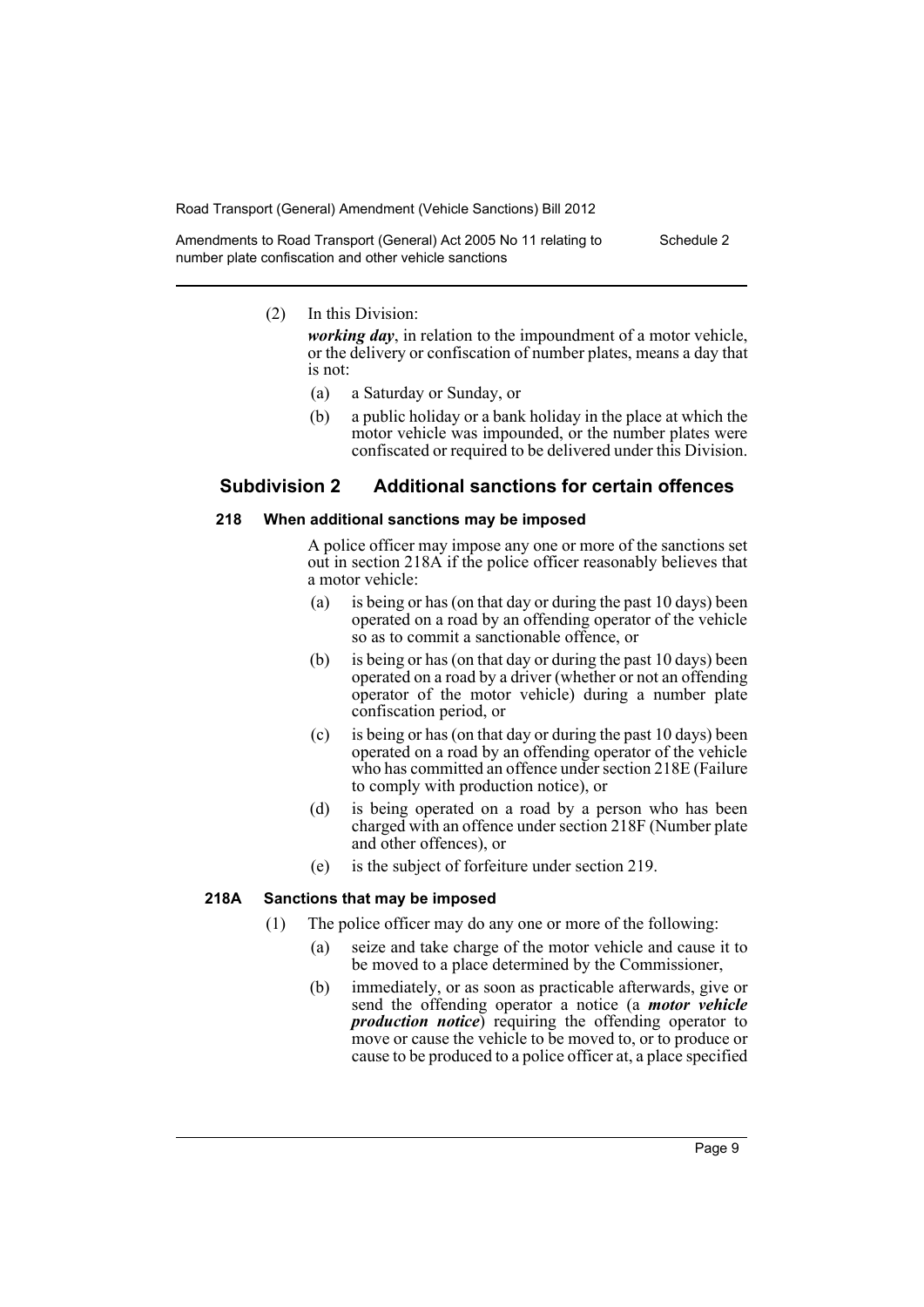Schedule 2 Amendments to Road Transport (General) Act 2005 No 11 relating to number plate confiscation and other vehicle sanctions

> in the notice no later than on the date and time specified in the notice (the *motor vehicle production date*),

- (c) remove and confiscate the number plates affixed to the motor vehicle and attach a number plate confiscation notice to the motor vehicle,
- (d) immediately or as soon as practicable afterwards:
	- (i) give the offending operator a notice (a *number plate production notice*) requiring the offending operator to remove or cause to be removed the number plates affixed to the vehicle and produce them to a police officer at a place specified in the notice no later than on the date and time specified in the notice (the *number plate production date*), and
	- (ii) attach a number plate confiscation notice to the motor vehicle,
- (e) as soon as practicable afterwards, send to the offending operator at the garage address of the motor vehicle:
	- (i) a notice (a *number plate production notice*) requiring the offending operator to remove or cause to be removed the number plates affixed to the vehicle and produce them to a police officer at a place specified in the notice no later than on the date and time specified in the notice (the *number plate production date*), and
	- (ii) a number plate confiscation notice.
- (2) An offending operator who is sent a number plate confiscation notice under subsection (1) (e) must attach the number plate confiscation notice to the motor vehicle in the manner described on the notice no later than on the number plate production date. Maximum penalty: 30 penalty units.
- (3) Except as provided by this Division, a motor vehicle to which a number plate confiscation notice is attached under:
	- (a) subsection (1) (c) is prohibited from being operated on any road during the period of 3 months commencing on the day the notice is attached to the vehicle, and
	- (b) subsection (1) (d) or (e) is prohibited from being operated on any road during the period of 3 months commencing from the number plate production date.

**Note.** See section 218F with respect to number plate offences.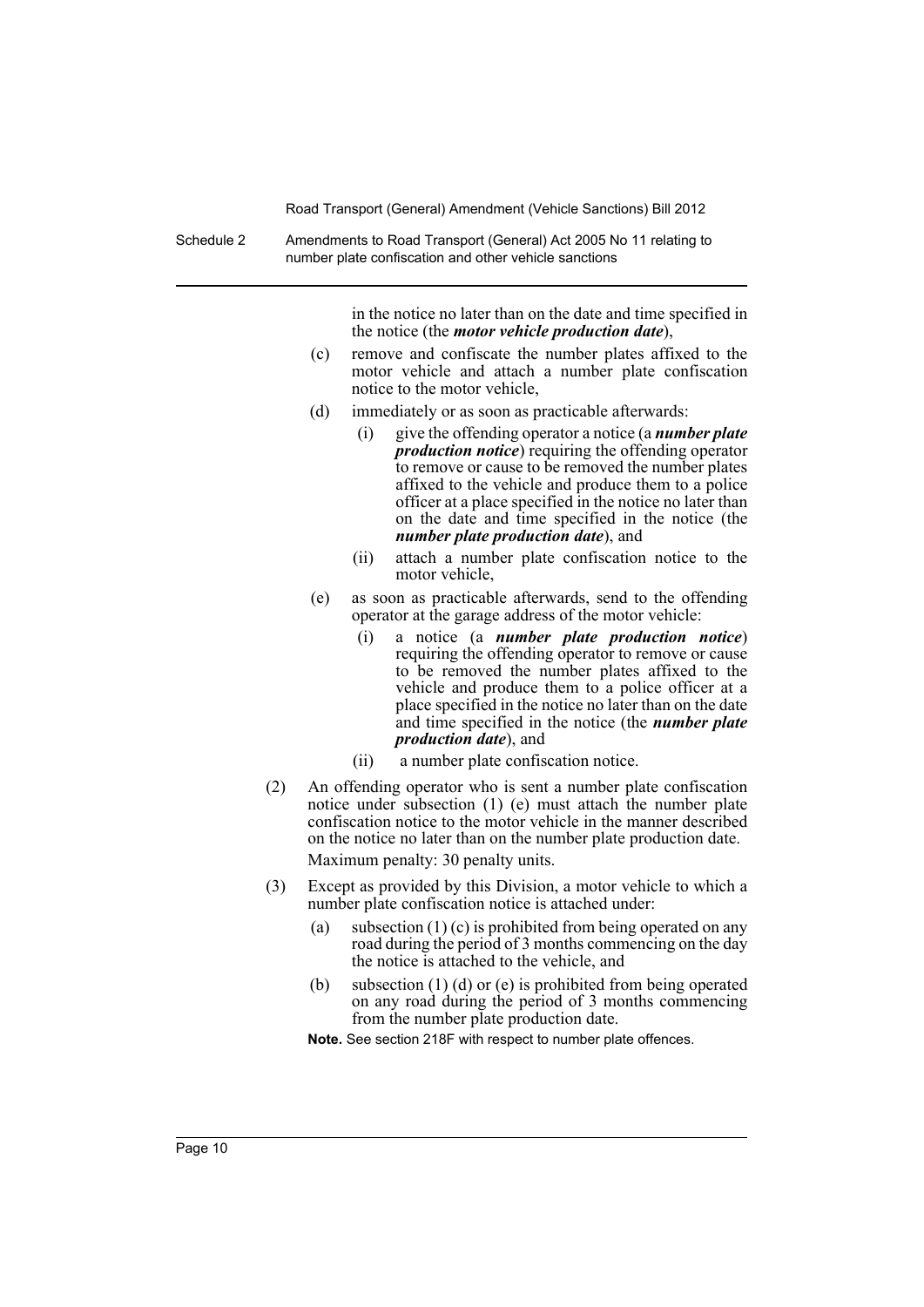Amendments to Road Transport (General) Act 2005 No 11 relating to number plate confiscation and other vehicle sanctions Schedule 2

#### **218B Production notices**

- (1) The date specified in a motor vehicle production notice or number plate production notice for production of a motor vehicle or number plates, respectively, must be a date that is no later than the first working day occurring 5 days after the notice is given.
- (2) A production notice may be given personally or by post and must state the ground on which it is being given.
- (3) The disposal of a motor vehicle within the period of 5 days after a production notice is given in relation to the motor vehicle does not affect the requirement to produce the motor vehicle or number plates in accordance with the notice, except as provided by subsection (4).
- (4) A production notice ceases to have effect in relation to a motor vehicle or number plates if it is withdrawn by the Commissioner by notice in writing given to:
	- (a) the offending operator concerned, or
	- (b) a person who purchased the motor vehicle after the production notice was given who satisfies the Commissioner that the purchase was made in good faith for value and without notice, at the time of the purchase, of the production notice.

**Note.** It is an offence under section 218F (4) to operate a motor vehicle to which a number plate confiscation notice is attached when the vehicle is not the subject of such a notice.

(5) On being given notice of the withdrawal of a production notice under subsection (4), the offending operator or purchaser concerned must remove any number plate confiscation notice attached to the motor vehicle before the motor vehicle is operated on any road.

#### **218C Powers and duties relating to seizure of motor vehicles and removal of number plates**

- (1) A motor vehicle may be seized, or number plates confiscated from a motor vehicle, under section 218A on:
	- (a) a road or public place, or
	- (b) any other place, with the consent of the owner or occupier of the place or under the authority of a search warrant issued under section 228.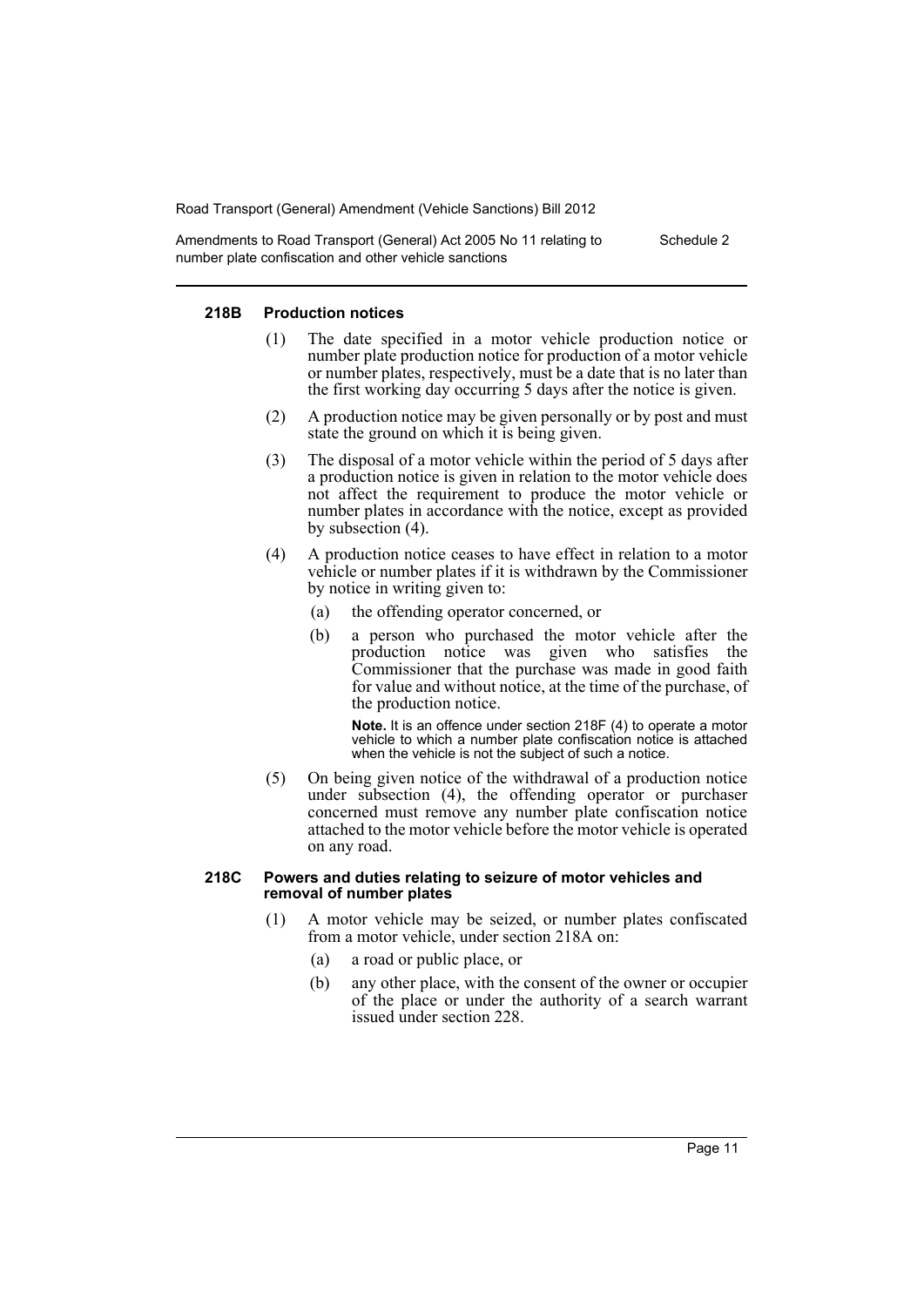- Schedule 2 Amendments to Road Transport (General) Act 2005 No 11 relating to number plate confiscation and other vehicle sanctions
	- (2) For the purpose of exercising the powers conferred by section 218A  $(1)$   $(a)$  or  $(c)$ , a police officer may:
		- (a) cause any locking device or other feature of the motor vehicle concerned that is impeding the seizure and movement of the motor vehicle to be removed, dismantled or neutralised and may, if the driver or any other person will not surrender the keys to the vehicle, start the vehicle by other means, and
		- (b) use or caused to be used such equipment and force as is necessary to remove number plates and remove or disable any device or thing impeding the removal of the number plates.
	- (3) A motor vehicle may be moved under section 218A (1) (a):
		- (a) by being driven, whether or not under power, or by its being towed or pushed, or in any other manner, and
		- (b) by one or more police officers or, at the direction of a police officer by persons engaged by the Commissioner, and may be impounded at premises under the control of the Commissioner or of another authority or person.
	- (4) A police officer is to deliver, or cause to be delivered, number plates that are confiscated under section 218A to the Authority as soon as practicable (but no later than 5 working days after they are confiscated).
	- (5) A motor vehicle to which a number plate confiscation notice is attached under section 218A (1) (c) may:
		- (a) be moved by its being driven, whether or not under power, or by its being towed or pushed, or in any other manner, to the nearest place at which, in the opinion of the police officer concerned, it may lawfully stand at that time, and
		- (b) be towed (at the expense of the registered operator) to its normal garage address.
	- (6) If a motor vehicle is moved in accordance with this section by a tow truck, the person operating or driving the tow truck may take such action as is reasonable or necessary to facilitate the towing of the vehicle in a manner that does the least damage to the vehicle. In taking any such action, the person is not liable for any damage to the vehicle that the person causes.

**Note.** For example, a tow truck driver may need to break into an unattended motor vehicle that is causing an obstruction in order to release the hand brake and avoid doing serious damage to the vehicle's transmission.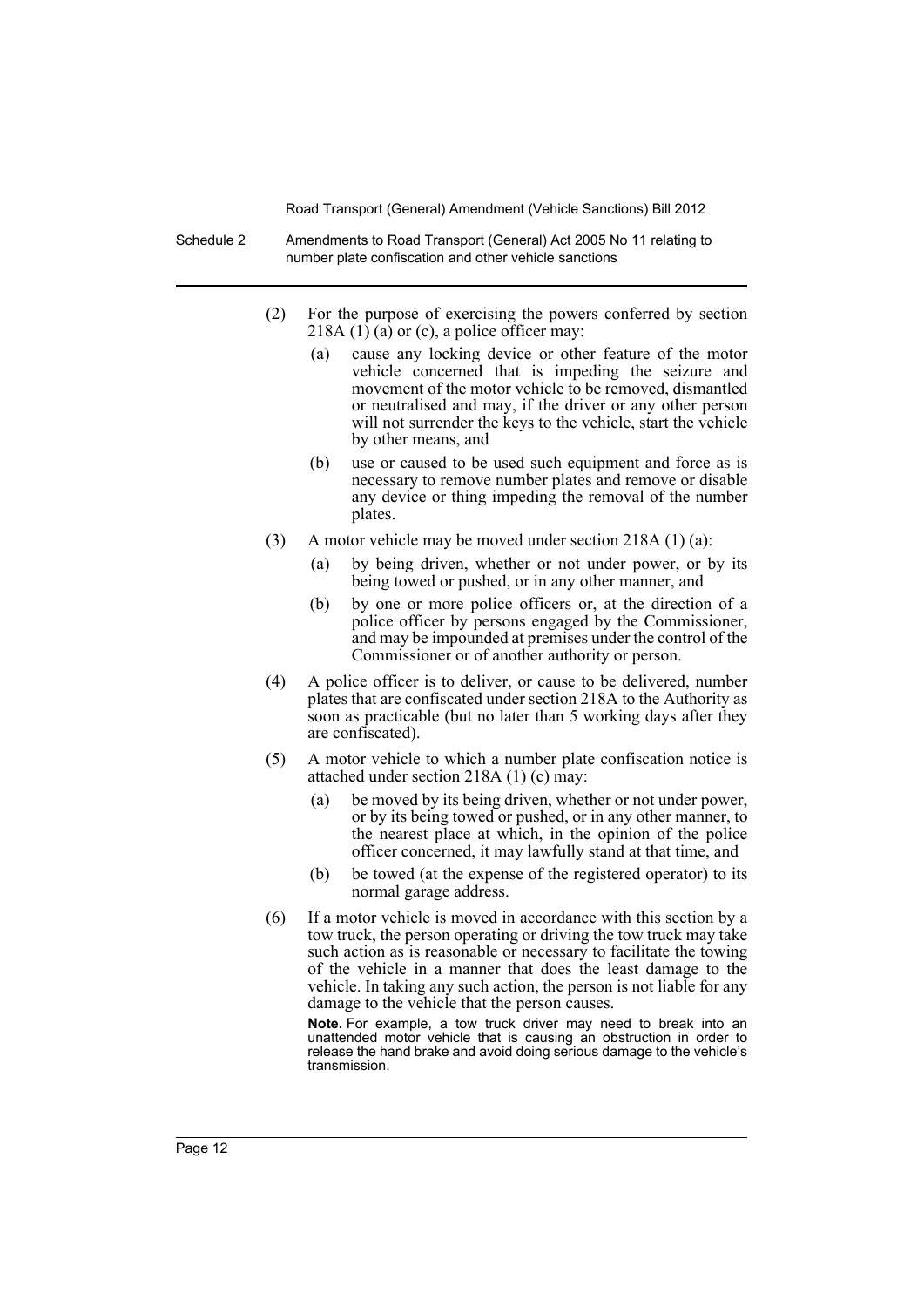Amendments to Road Transport (General) Act 2005 No 11 relating to number plate confiscation and other vehicle sanctions Schedule 2

> (7) The registered operator of a motor vehicle that has had its number plates removed is responsible for the safe and legal parking of the vehicle, any fees for removal or towing and any other costs and financial loss incurred (including any parking fines and any fees for the issue of any number plate to replace a number plate damaged when removed under this section).

#### **218D Removal, impounding and production of vehicle**

- (1) Any motor vehicle moved to, or produced at, a place in accordance with section 218A may, subject to the regulations, be impounded by the Commissioner at that place or may be moved to and impounded at any other place determined by the Commissioner.
- (2) A certificate in writing given by a police officer as to the fact and cost of any such movement is evidence of those matters.

#### **218E Failure to comply with production notice**

- (1) A driver who is a registered operator of a motor vehicle is guilty of an offence if:
	- (a) the driver is given a motor vehicle production notice in relation to the motor vehicle, and
	- (b) without reasonable excuse, the driver fails to move the motor vehicle to or produce it at, or cause it to be moved to or produced at, the place, on the date and within the time period, specified in the notice.

Maximum penalty: 30 penalty units.

- (2) A driver who is a registered operator of a motor vehicle is guilty of an offence if:
	- (a) the driver is given a number plate production notice in relation to number plates affixed to the vehicle, and
	- (b) without reasonable excuse, the driver fails to remove or caused to be removed the number plates and produce or cause them to be produced at the place, on the date and within the time period, specified in the notice.

Maximum penalty: 30 penalty units.

- (3) The Authority may suspend the registration of a registrable vehicle for a period not exceeding 3 months if the registered operator of the vehicle:
	- (a) is found guilty of an offence under this section, or
	- (b) pays the whole or part of the amount specified in a penalty notice issued in respect of an offence under this section, or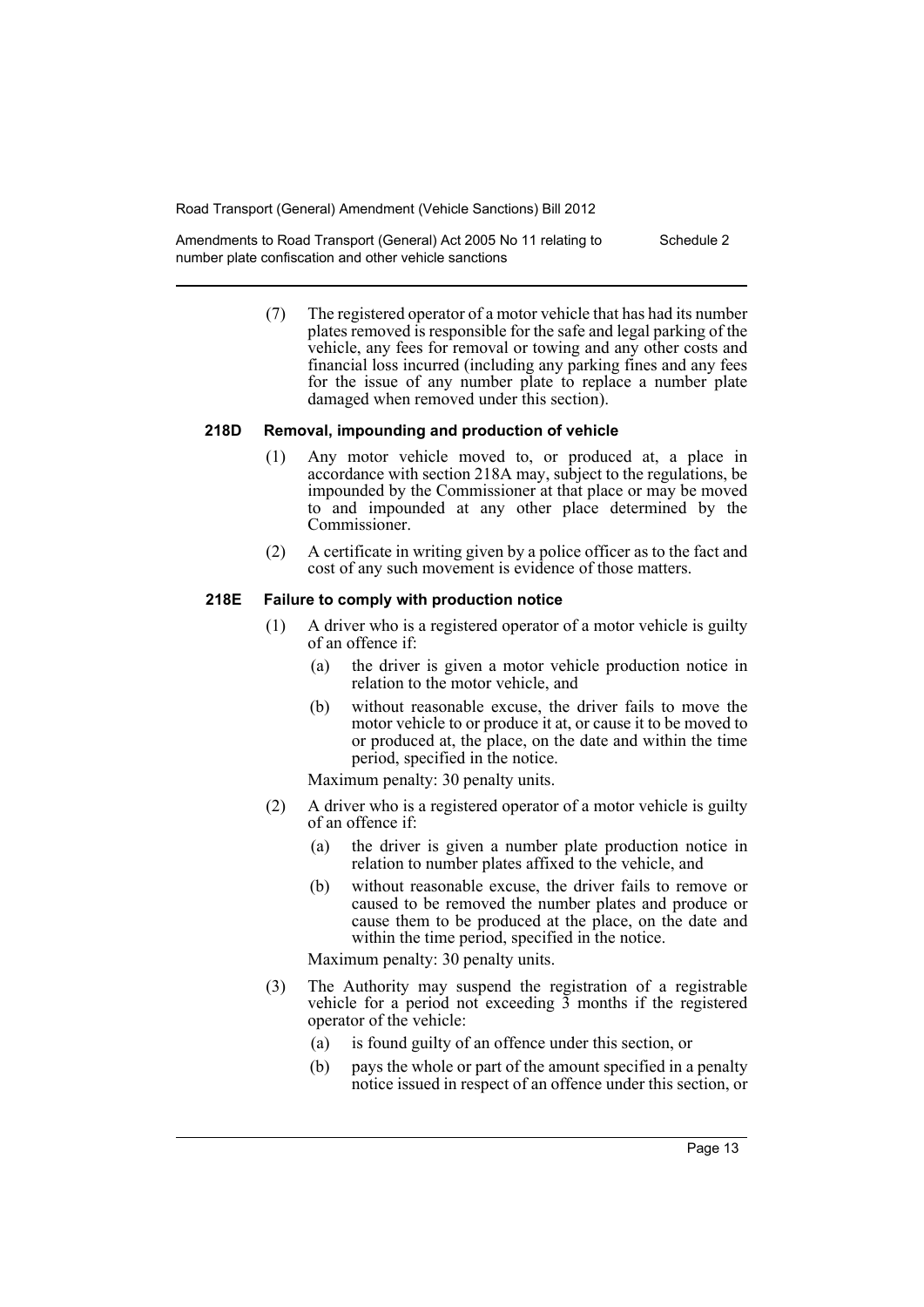Schedule 2 Amendments to Road Transport (General) Act 2005 No 11 relating to number plate confiscation and other vehicle sanctions

> in any process subsequent to such a penalty notice, as the amount that is payable in order to dispose of the alleged offence without having it dealt with by a court, or

(c) has not paid the amount so specified, has not elected to have the matter dealt with by a court and the time for electing to have the matter so dealt with has elapsed.

**Note.** Under this section, the Authority may suspend the registration of a vehicle even if the court does not proceed to conviction after finding the driver or registered operator guilty and makes an order under section 10 of the *Crimes (Sentencing Procedure) Act 1999*.

- (4) Any suspension under subsection (3) is in addition to any penalty imposed by a court or prescribed by the regulations under section 183 for the offence.
- (5) A motor vehicle used by an offending operator who has committed a second or subsequent offence under this section is, by the finding of guilt by the court, forfeited to the Crown unless already forfeited under section 219 or the court otherwise directs under section 219A (Commutation of forfeiture).

**Note.** A forfeited motor vehicle may be crash tested—see section 225 (6).

(6) For the purposes of subsection (5), an offence under this section includes an offence in respect of which the charge is found proven, or a person is found guilty, (but without proceeding to a conviction) under section 10 of the *Crimes (Sentencing Procedure) Act 1999*.

#### **218F Number plate and other offences**

(1) A person must not, without lawful excuse, operate a motor vehicle on a road during a number plate confiscation period applying to the motor vehicle.

Maximum penalty: 30 penalty units.

(2) A person must not, without lawful excuse, remove, tamper with or modify a number plate confiscation notice attached to a motor vehicle during a number plate confiscation period applying to the motor vehicle.

Maximum penalty: 30 penalty units.

(3) A person must not, without lawful excuse, operate a motor vehicle on a road during a number plate confiscation period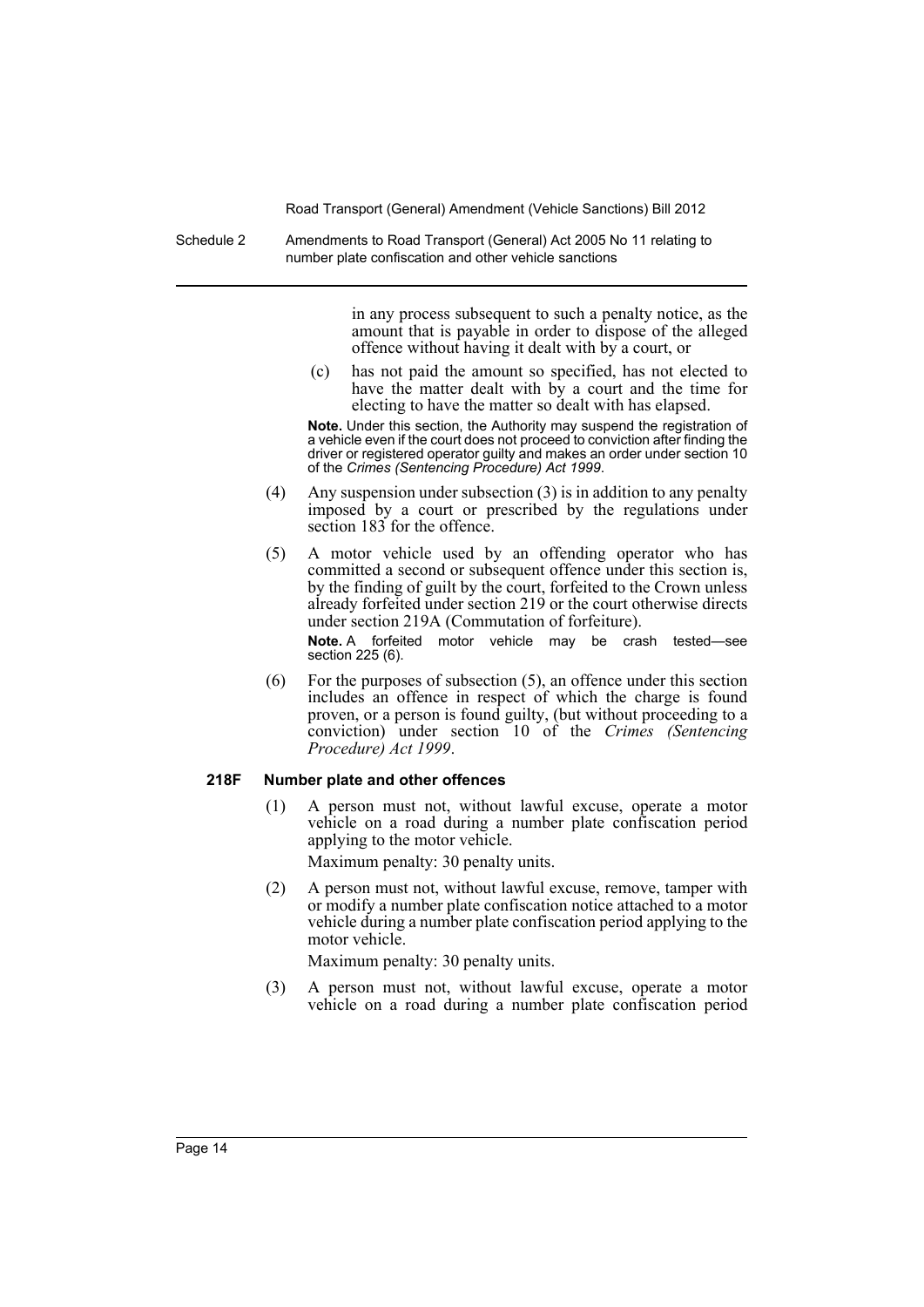Amendments to Road Transport (General) Act 2005 No 11 relating to number plate confiscation and other vehicle sanctions Schedule 2

> applying to the motor vehicle while any of the following is affixed to the vehicle:

- (a) a number plate issued (whether or not in respect of the registration of that particular vehicle) under a law in force in New South Wales or any other State or Territory,
- (b) an altered number plate issued under such a law,
- (c) a number plate likely to be mistaken for, or resembling, such a number plate.

Maximum penalty: 30 penalty units.

(4) A person must not operate a motor vehicle on a road with a number plate confiscation notice, or thing resembling such a notice, attached to the vehicle when the vehicle is not the subject of such a notice.

Maximum penalty: 20 penalty units.

(5) A registered operator of a registrable vehicle (other than the driver of the vehicle) used in contravention of this section is also guilty of an offence if it is proved that the operator caused, permitted, allowed or failed to take reasonable precautions to prevent, the contravention.

Maximum penalty: 30 penalty units.

- (6) A person must not by a false statement or representation attempt to obtain the release of:
	- (a) a vehicle impounded under this Division, or
	- (b) number plates confiscated under this Division.

Maximum penalty: 30 penalty units.

- (7) The driver of a motor vehicle is not guilty of an offence under this section if he or she did not know, and could not reasonably have known, that:
	- (a) the motor vehicle was subject to a number plate confiscation notice, or
	- (b) the number plates were affixed to the motor vehicle in contravention of subsection (3).
- (8) The registered operator of a motor vehicle is not guilty of an offence under this section if he or she did not know, and could not reasonably have known, that:
	- (a) the motor vehicle was being operated in contravention of a number plate confiscation notice, or
	- (b) the number plates were affixed to the motor vehicle in contravention of subsection (3).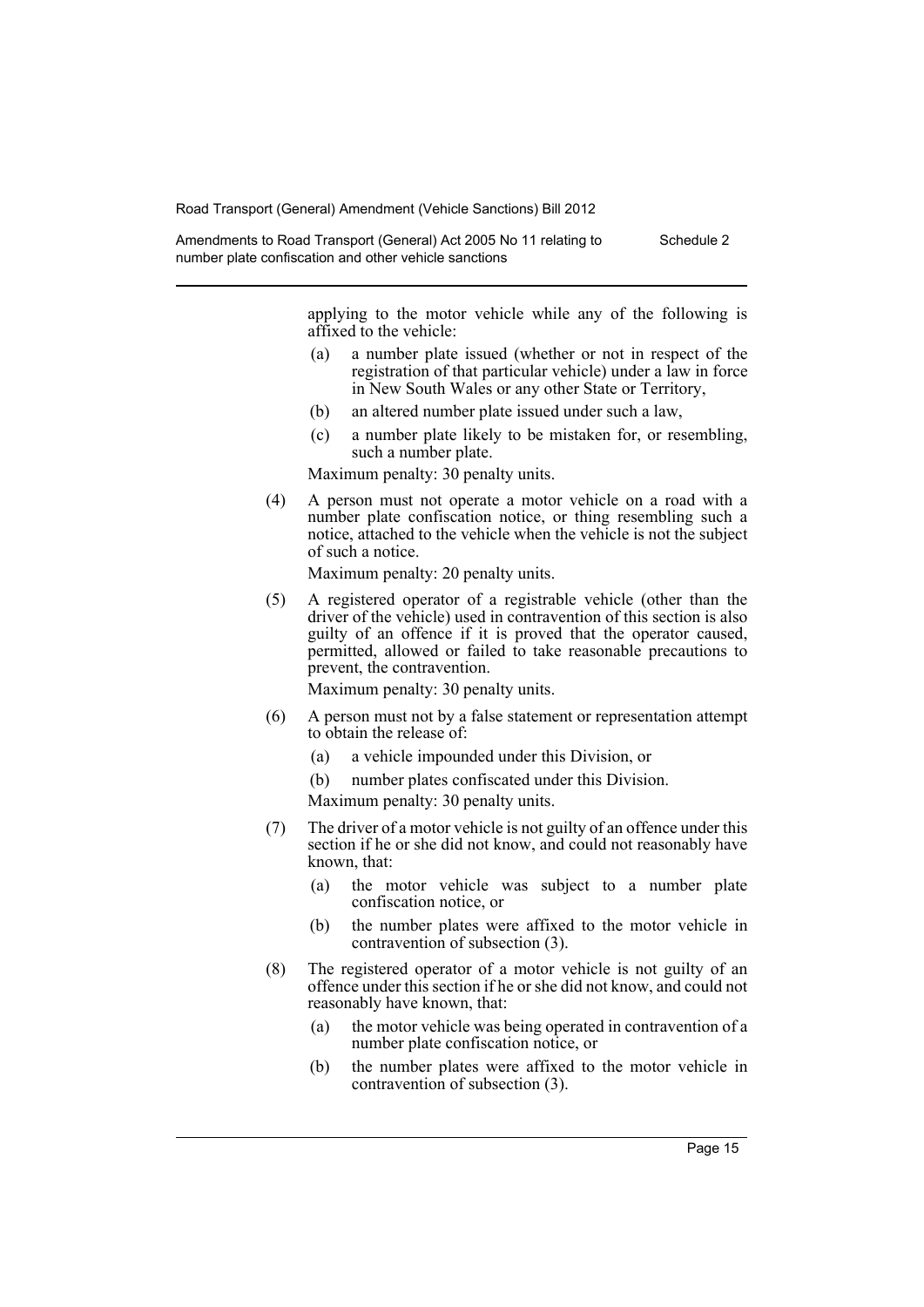Schedule 2 Amendments to Road Transport (General) Act 2005 No 11 relating to number plate confiscation and other vehicle sanctions

#### **219 Forfeiture of vehicles on finding of guilt of offending operator**

(1) A motor vehicle used in connection with a sanctionable offence that is a second or subsequent offence by the offending operator under the provision concerned within a 5 year period is, by the finding of guilt by the court, forfeited to the Crown unless already forfeited under section 218E or the court otherwise directs under section 219A.

**Note.** A forfeited motor vehicle may be crash tested—see section 225 (6).

- (2) A motor vehicle used in connection with an offence under section 218F (a *number plate offence*) is, by the finding of guilt by the court, forfeited to the Crown unless already forfeited under section 218E or the court otherwise directs under section 219A. **Note.** A forfeited motor vehicle may be crash tested—see section 225 (6).
- (3) Any forfeiture under this section is in addition to any other penalty that may be imposed for the offence concerned, but for the purposes of any rights of appeal against a penalty so imposed by the court finding the offence to be proven, the forfeiture is taken to be, or to be part of, that penalty.
- (4) For the purposes of this section, payment of the amount specified in a penalty notice issued in respect of a sanctionable offence or a number plate offence, or in any process issued subsequent to such a penalty notice, as the amount that is payable in order to dispose of the alleged offence without having it dealt with by a court has the same effect as a finding by a court that the offence was proven.

# **219A Commutation of forfeiture**

- (1) The court that finds a person guilty of an offence referred to in section 218E  $(5)$  or 219  $(2)$  may, at the time of making that finding, by order direct that the forfeiture that would otherwise be imposed under the provision concerned by that finding be commuted to a period of impounding, or confiscation of number plates, specified in the order, if the court is satisfied that the forfeiture of the motor vehicle will cause extreme hardship to the offending operator or any other person.
- (2) For the purposes of subsection (1), financial loss or difficulty in carrying out employment (whether paid or unpaid) or in travelling to a place of employment or business or to any place for the purposes of education, training or study does not constitute extreme hardship.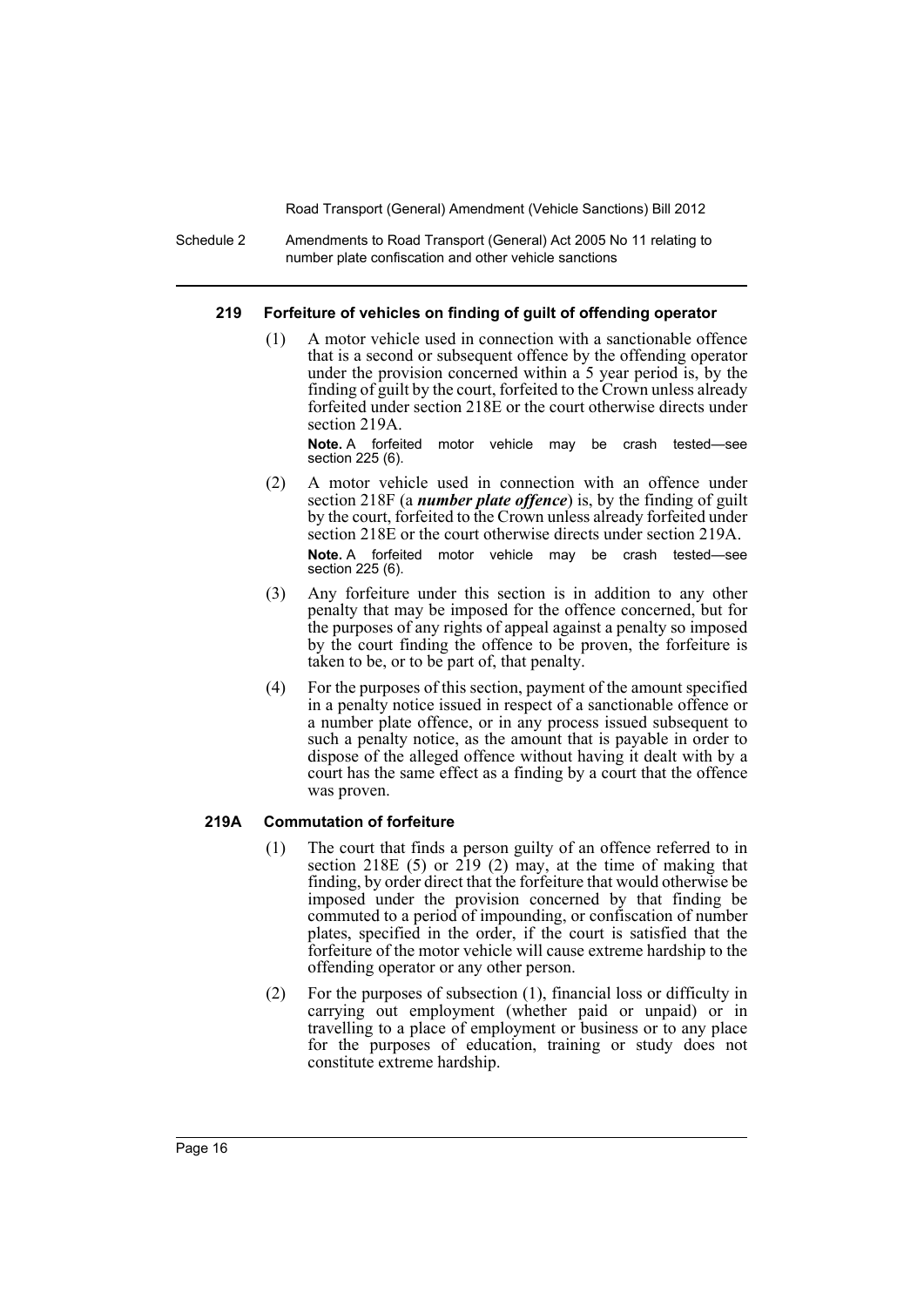Amendments to Road Transport (General) Act 2005 No 11 relating to number plate confiscation and other vehicle sanctions Schedule 2

- (3) The period for which a motor vehicle was impounded under section 218D is to be reckoned as counting towards a period of impounding imposed under this section.
- (4) A motor vehicle impounded by an order of a court under this section is to be retained by the Commissioner for the time required by the order, unless it is sooner released under this Division.
- (5) Number plates confiscated by an order of a court under this section are to be retained by the Authority for the time required by the order, unless they are sooner released under this Division.

#### **220 Interested persons to be notified**

The offending operator is to give the holder of any registered interest in a motor vehicle notice of the imposition of any sanction in relation to the motor vehicle operated in connection with the offence concerned under section 218A.

#### **221 Retention of motor vehicle impounded or number plates confiscated under this Division**

- (1) The Commissioner is to retain a motor vehicle impounded under section 218D for the period of 3 months after its impoundment, unless it is sooner released under this Division or in accordance with the regulations.
- (2) The Authority is to retain number plates confiscated under section 218A for the period of 3 months after they are confiscated, unless they are sooner released under this Division or in accordance with the regulations.
- (3) This section does not apply in the case of a motor vehicle impounded in the circumstances referred to in section 218 (e), except as prescribed by the regulations.

#### **222 Early release of motor vehicle and number plates on application to Local Court**

- (1) A person may apply to the Local Court for an order for the release into the person's custody of:
	- (a) a motor vehicle impounded under this Division before the end of the period of impounding imposed on the motor vehicle, or
	- (b) number plates confiscated under this Division before the end of the number plate confiscation period applying to the number plates.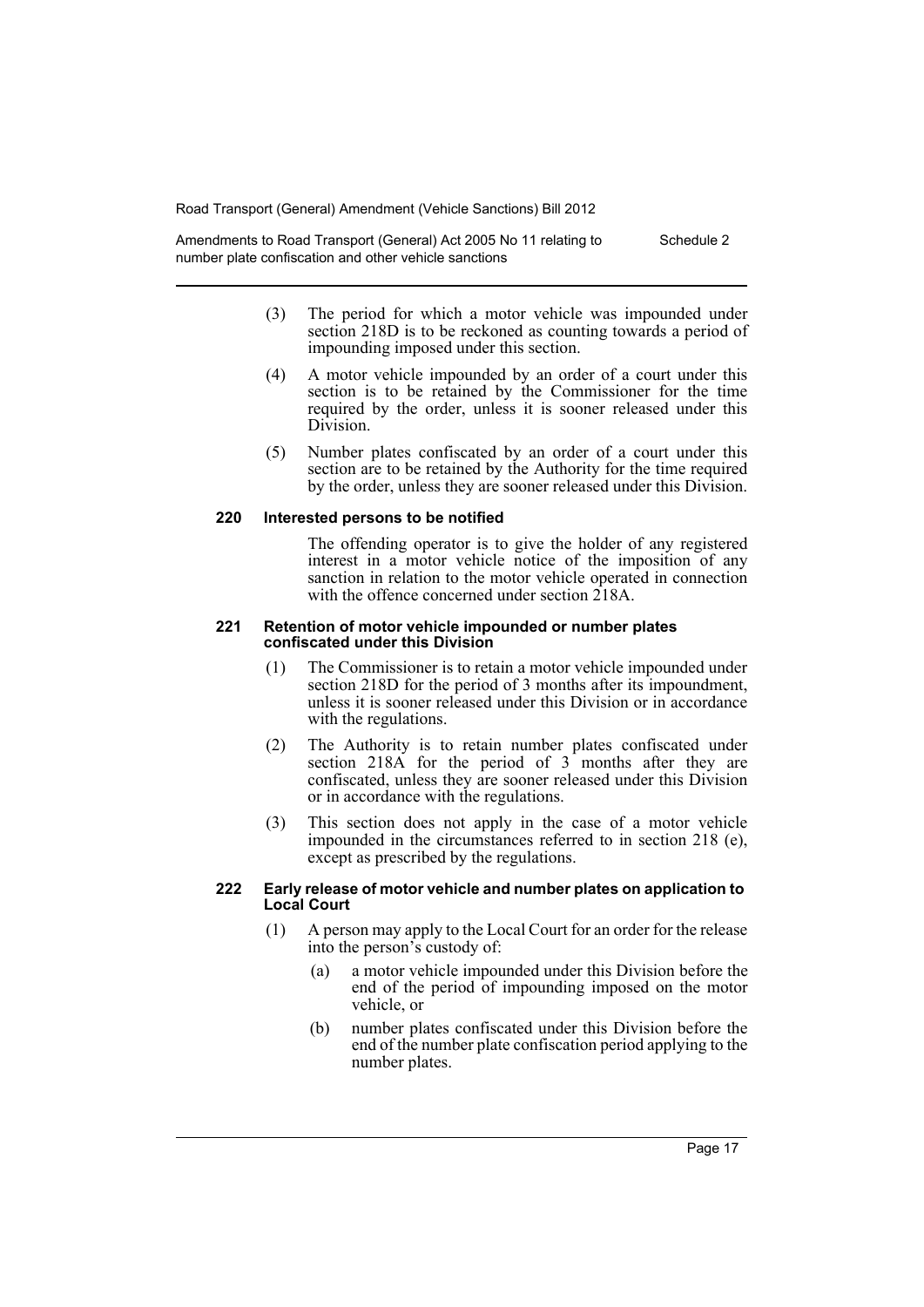Schedule 2 Amendments to Road Transport (General) Act 2005 No 11 relating to number plate confiscation and other vehicle sanctions

- (2) An order cannot provide for release on a day that is less than 5 working days after the vehicle was impounded or the number plates were confiscated.
- (3) In determining whether to make an order under this section, the Local Court is entitled to have regard to the following:
	- (a) the safety of the public and the public interest in preventing the use of a motor vehicle that the Court considers is reasonably likely in all the circumstances to be used for further sanctionable offences,
	- (b) any alleged extreme hardship to a person other than the registered operator of the motor vehicle arising from the impoundment of the vehicle or confiscation of the number plates.
- (4) The motor vehicle or number plates are to be released by order of the Local Court only after the applicant has paid in full any applicable movement, towing and storage fees under section 223.
- (5) An applicant into whose custody a motor vehicle is released by an order under this section must acknowledge in writing receipt of the motor vehicle from the custody of the Commissioner.
- (6) An applicant into whose custody number plates are released by an order under this section must acknowledge in writing receipt of the number plates from the custody of the Authority.
- (7) An applicant into whose custody number plates are released by an order under this section must remove any number plate confiscation notice attached to the motor vehicle before the motor vehicle is operated on any road.

# **223 Release of impounded vehicle and number plates**

- (1) The regulations may prescribe the fees (if any) payable in respect of the movement, towage and storage of an impounded vehicle or release of number plates and the persons responsible for payment of those fees.
- (2) It is the duty of the Commissioner to endeavour to cause any impounded motor vehicle to be available for collection by a person entitled to its possession as soon as the person is entitled to it.
- (3) However, the Commissioner is not required to release any motor vehicle under this section or to release any vehicle in accordance with an order of the Local Court unless all movement, towing and storage fees payable under this section in respect of the impounded vehicle have been paid in full.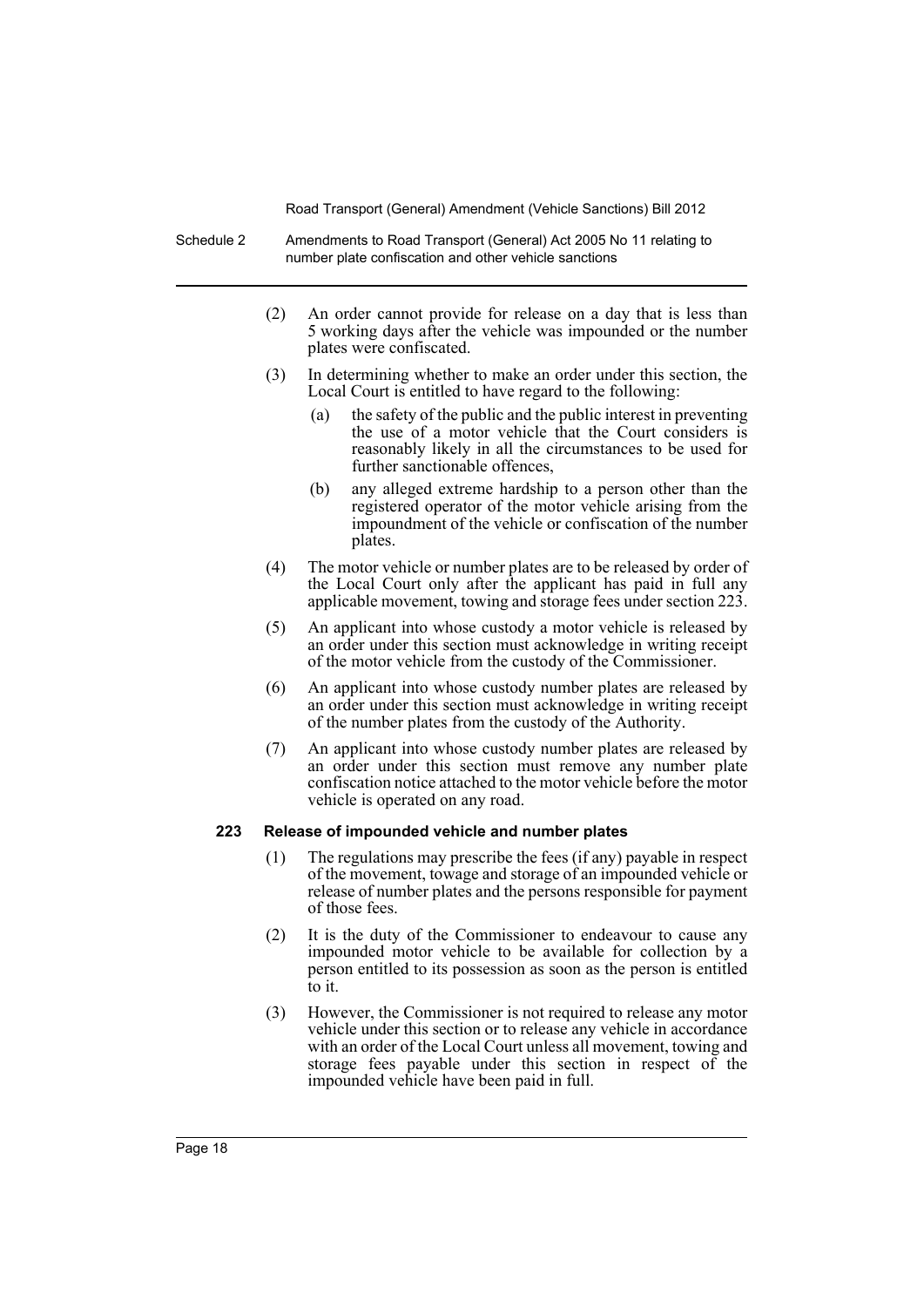Amendments to Road Transport (General) Act 2005 No 11 relating to number plate confiscation and other vehicle sanctions Schedule 2

- (4) An applicant to whom a motor vehicle is released under this section must in writing acknowledge receipt of the vehicle from the custody of the Commissioner.
- (5) The Commissioner may waive the whole or any part of the prescribed fees for movement, towage and storage of a motor vehicle.
- (6) It is the duty of the Authority to endeavour to cause any number plates to be available for collection by a person entitled to possession of the number plates as soon as the person is entitled to them or, if the number plates were damaged when removed under this Division, to issue replacement number plates.

#### **224 Safe keeping of motor vehicles**

The Commissioner has (in the Commissioner's official capacity) a duty to take all reasonable steps to secure an impounded motor vehicle against theft or damage (otherwise than by crash testing under this Division) while impounded.

#### **225 Disposal and crash testing of vehicles**

- (1) The Commissioner may cause an impounded or forfeited motor vehicle to be offered for sale in the circumstances prescribed by the regulations. The sale is to be by public auction or public tender.
- (2) The motor vehicle may be disposed of otherwise than by sale if the Commissioner believes on reasonable grounds that the vehicle has no monetary value or that the proceeds of the sale would be unlikely to exceed the costs of sale.
- (3) If the motor vehicle offered for sale is not sold, the Commissioner may dispose of the motor vehicle otherwise than by sale.
- (4) The regulations may make provision for or with respect to the disposal of the proceeds of any such sale, including provisions for or with respect to entitling persons to seek to be paid any such proceeds.
- (5) At the request of the Authority, the Commissioner may dispose of a motor vehicle that is the subject of forfeiture under section 219 by releasing it to the Authority to be used for the purposes of crash testing and any educational program for drivers of motor vehicles established by the Authority.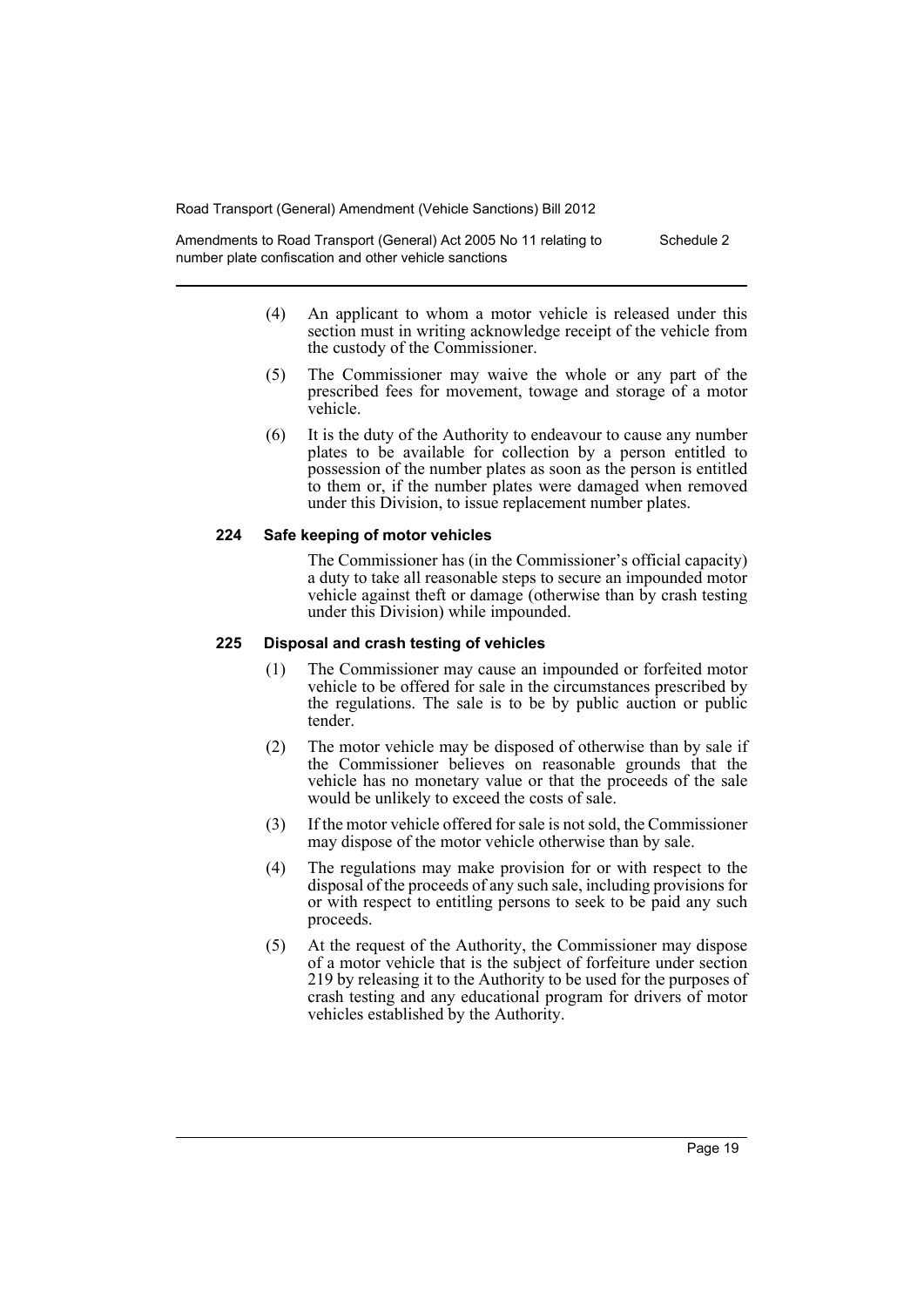- Schedule 2 Amendments to Road Transport (General) Act 2005 No 11 relating to number plate confiscation and other vehicle sanctions
	- (6) The Authority may cause any motor vehicle released to it to be used for the purposes of crash testing and any educational program for drivers of motor vehicles established by the Authority.

#### **226 Protection from liability with respect to impounding, removal of number plates and crash testing and other matters**

No action lies against the Crown, the Minister, the Commissioner, the Authority, Transport for NSW or any police officer for:

- (a) any damage to, or theft of, a motor vehicle caused by, or arising from, impounding or crash testing a motor vehicle or removing number plates from a motor vehicle in accordance with this Division, or
- (b) failure by an offending operator to give the holder of a registered interest notice as required by section 220.

### **227 Failure to prosecute**

- (1) No action lies against the Crown, the Minister, the Commissioner or any police officer in respect of the seizure or impounding of a motor vehicle, or the confiscation of number plates, under this Division for an alleged offence for which no proceedings or process are taken or issued.
- (2) This section does not protect a police officer from liability in respect of the seizure or confiscation, otherwise than in good faith, of a motor vehicle or number plates.

# **228 Search warrants**

- (1) A police officer may apply to an authorised officer for a search warrant if the police officer has reasonable grounds for believing that there is or, within 72 hours, will be on any premises a motor vehicle that has been operated as referred to in section 218 or in relation to which number plates have been, or are being, used in contravention of section 218F.
- (2) An authorised officer to whom such an application is made may, if satisfied that there are reasonable grounds for doing so, issue a search warrant authorising a police officer named in the warrant:
	- (a) to enter the premises, and
	- (b) to search the premises for such a motor vehicle or number plates, and
	- (c) to seize such a motor vehicle or number plates, and otherwise deal with it, in accordance with this Division.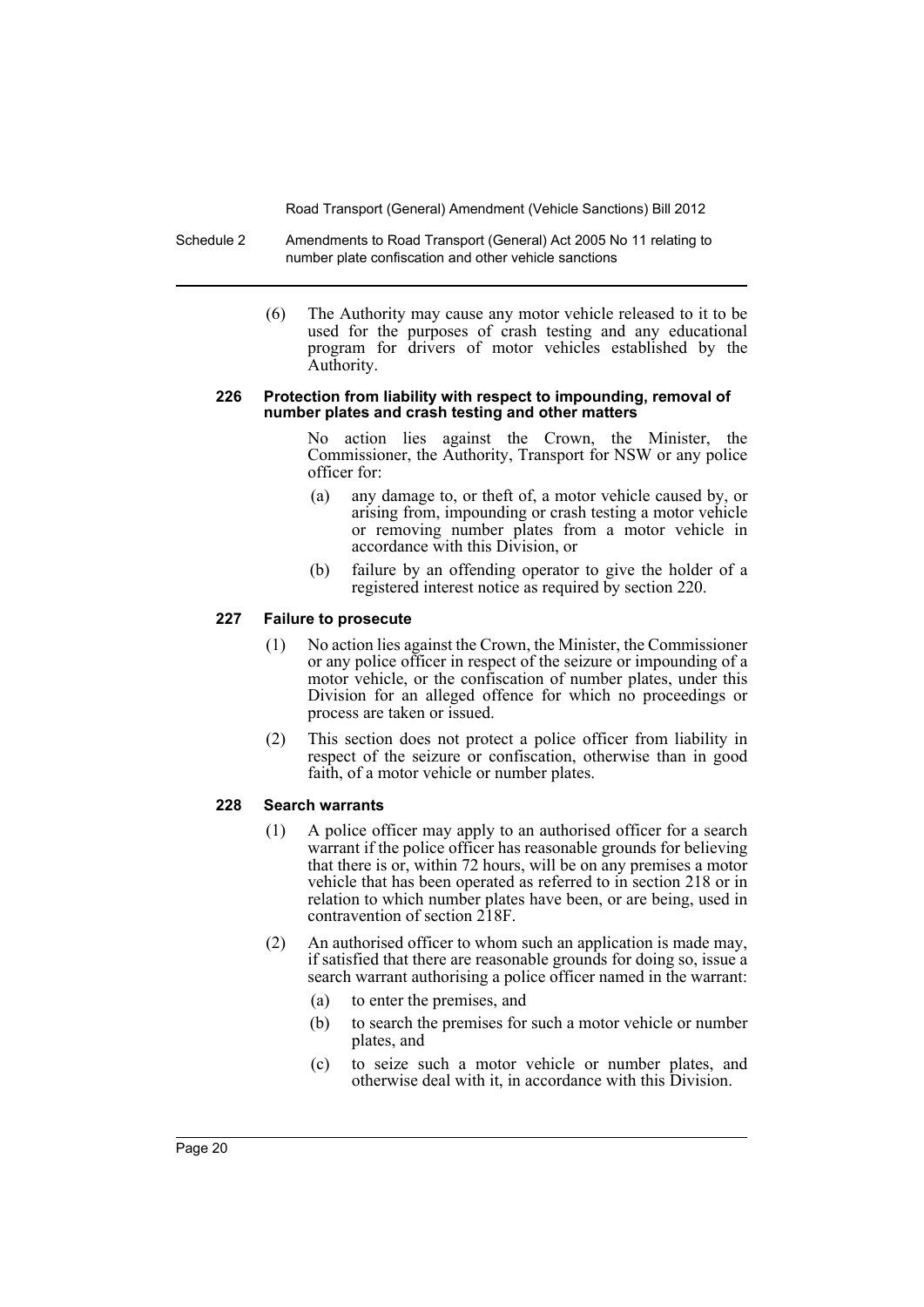Amendments to Road Transport (General) Act 2005 No 11 relating to number plate confiscation and other vehicle sanctions Schedule 2

- (3) Division 4 of Part 5 of the *Law Enforcement (Powers and Responsibilities) Act 2002* applies to a search warrant issued under this section.
- (4) In this section, *authorised officer* and *premises* have the same meanings as they have in the *Law Enforcement (Powers and Responsibilities) Act 2002*.

#### **[2] Section 242 Alternate appeal rights to Local Court**

Omit "section 224 for the release of an impounded vehicle" from section 242 $(1)(c)$ .

Insert instead "section 222 for the release of an impounded vehicle or confiscated number plates".

## **[3] Section 244 Unpaid charges and fees**

Omit "section 218 (6)". Insert instead "section 223".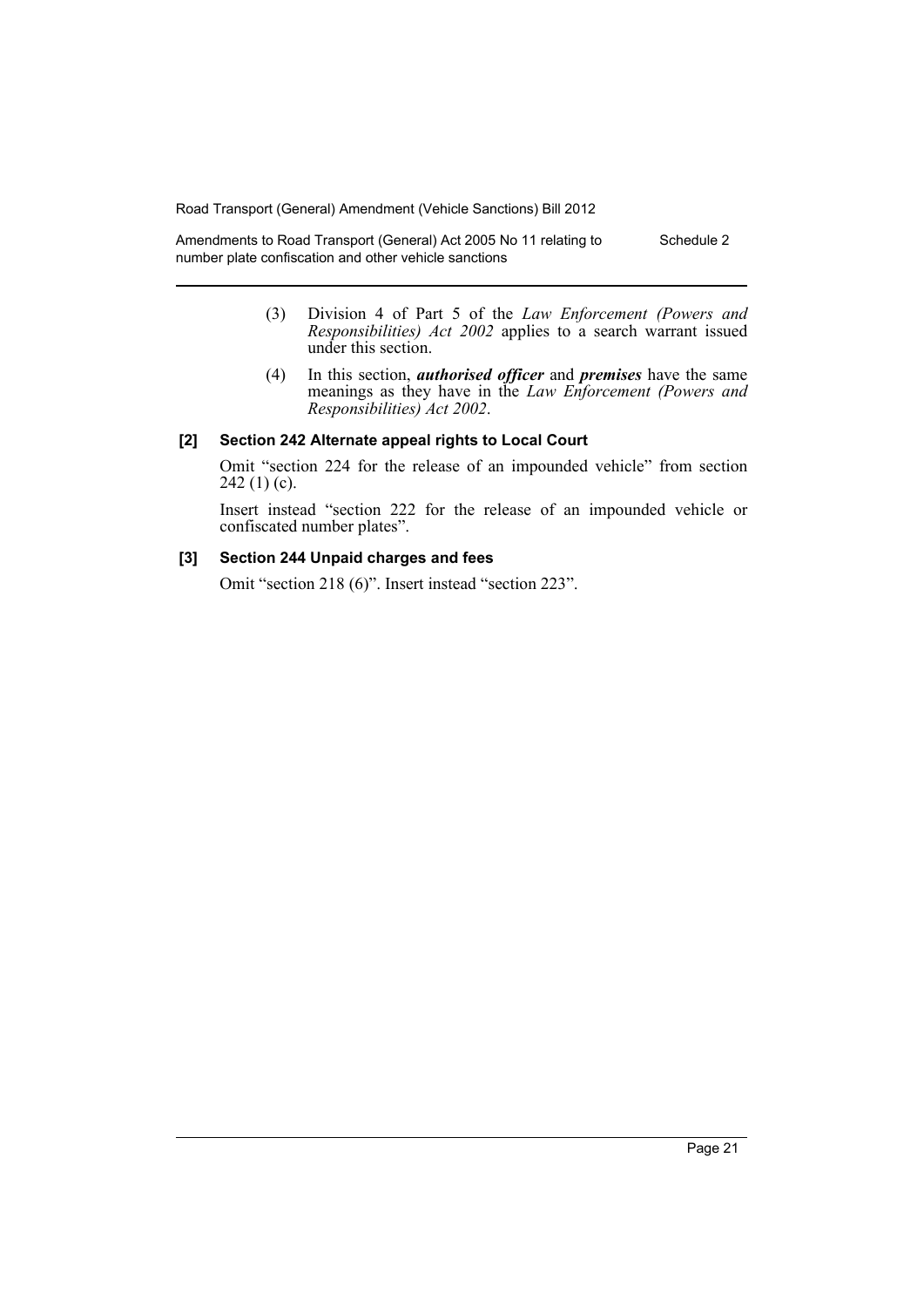# <span id="page-23-0"></span>**Schedule 3 Amendment of Regulations**

### **3.1 Road Transport (General) Regulation 2005**

**[1] Clause 16 Determination of appeals against certain registration decisions**

Omit "section 219A" from clause 16 (4). Insert instead "section 219".

**[2] Clause 27 Release of impounded vehicle on application to Local Court** Omit the clause.

#### **[3] Part 4**

Insert after clause 29B:

# **Part 4 Number plate confiscation**

# **29C Number plate confiscation notices**

- (1) The following information is prescribed for the purposes of the definition of *number plate confiscation notice* in section 217A of the Act:
	- (a) a brief description of the effect of the notice and a statement of the action that may be taken against the registered operator and penalties that may apply if it is not complied with,
	- (b) in the case of a number plate confiscation notice issued in respect of a sanctionable offence, the provisions of the Act, regulations or rules imposing the sanctionable offence,
	- (c) the registration number of the motor vehicle to which it relates,
	- (d) the vehicle's VIN or, if there is no VIN, the chassis number and engine number of the vehicle,
	- (e) the date of issue of the notice and the date on which the number plate confiscation period imposed by the notice will end,
	- (f) the name of the Local Area Command of the police officer who issued the notice,
	- (g) the address of the motor registry or other place from which the number plates can be collected on or after the end of the number plate confiscation period,
	- (h) information about the right to apply to the Local Court to seek release of the number plates.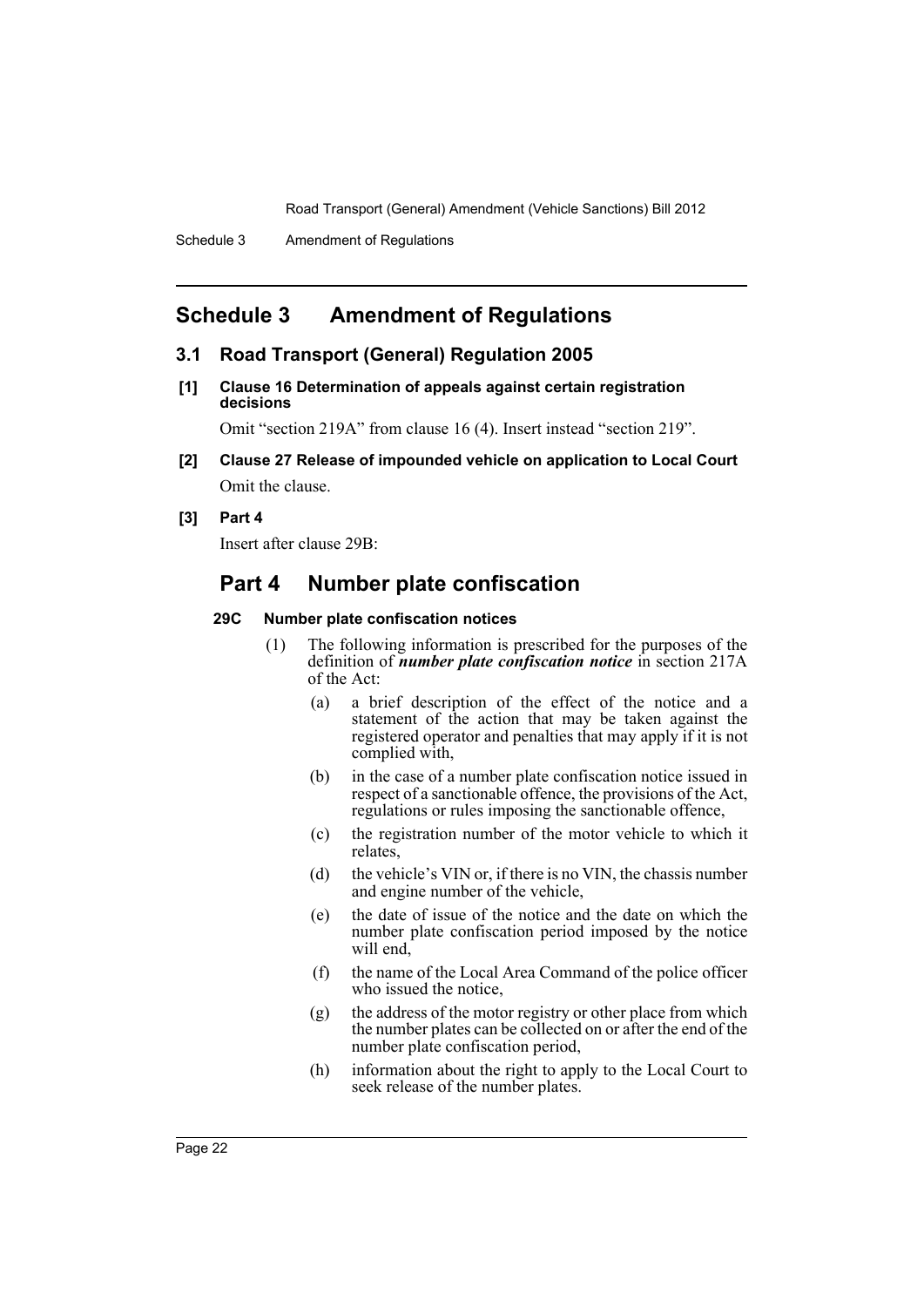Amendment of Regulations **Schedule 3** Schedule 3

## (2) In this clause:

*motor registry* means a place at which registration of a vehicle can be effected by or on behalf of the Authority. *VIN* has the same meaning as it has in the *Road Transport*

*(Vehicle Registration) Regulation 2007*.

# **[4] Part 5, heading**

Omit "**and clamped**".

# **[5] Clause 36 Impounding fee**

Omit "section 223 (2)". Insert instead "section 223 (1)".

# **[6] Clause 37 Towing fee for impounded vehicles**

Omit "section 218" from clause 37 (1). Insert instead "section 218A or 218D".

# **[7] Clause 37 (3) (a)**

Omit "relevant offence under section 40 or 41 of the *Road Transport (Safety and Traffic Management) Act 1999*".

Insert instead "sanctionable offence within the meaning of Division 2 of Part 5.5 of the Act".

# **[8] Clause 37 (7) (a)**

Omit "offence under section 40 or 41 of the *Road Transport (Safety and Traffic Management) Act 1999*".

Insert instead "sanctionable offence within the meaning of Division 2 of Part 5.5 of the Act".

# **[9] Clause 37 (7) (b)**

Omit "section 224". Insert instead "section 222".

# **[10] Clause 38 Disposal of impounded vehicles and forfeiture to the Crown**

Omit "section 218, 219 or 219A" from clause 38 (1). Insert instead "section 218A, 218D or 219".

# **[11] Clause 38 (1)**

Omit "section 217". Insert instead "section 217A".

# **[12] Clause 38 (2)**

Omit "section 227". Insert instead "section 225".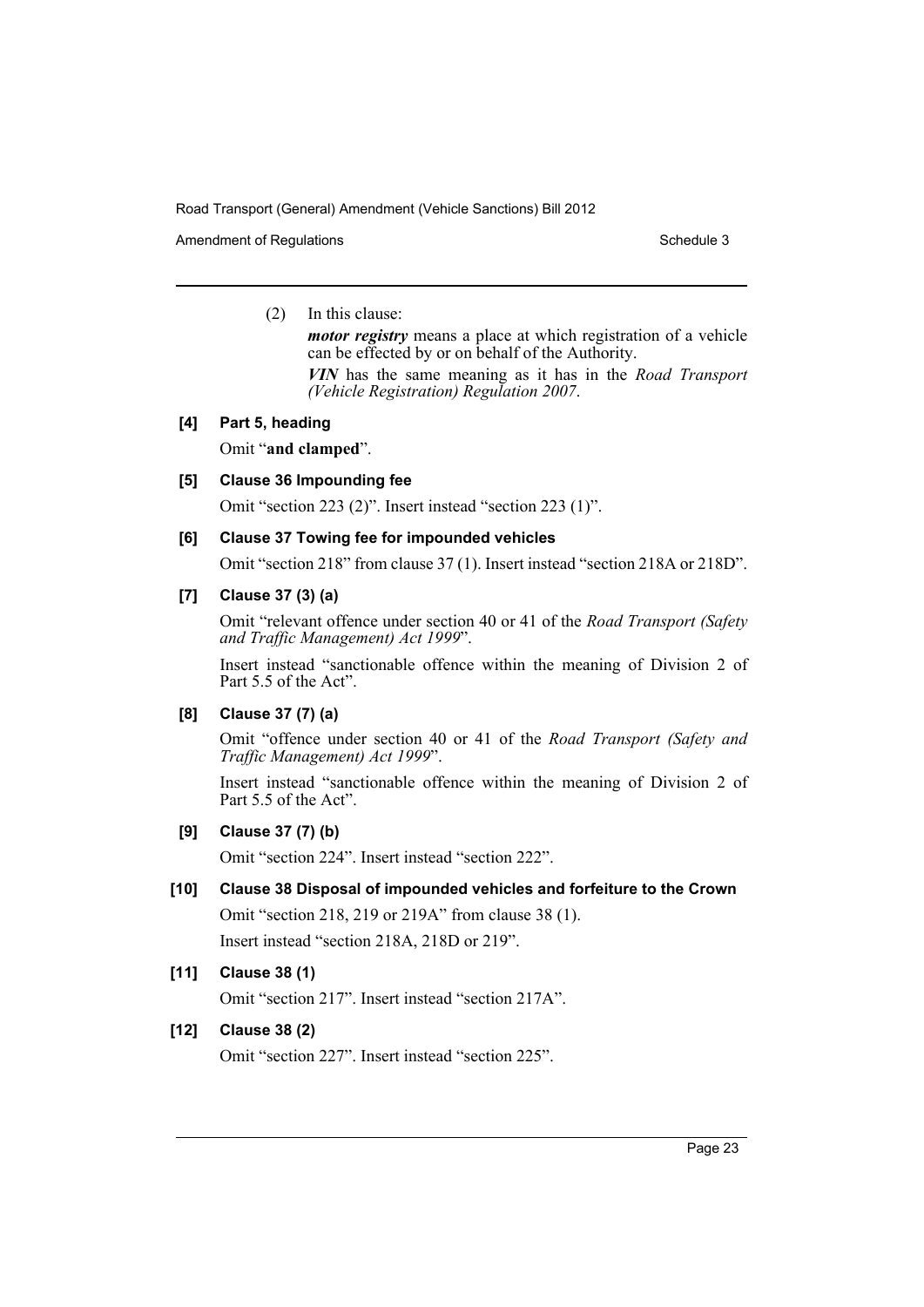Schedule 3 Amendment of Regulations

### **[13] Clause 38 (2)**

Omit "section 219 or 219A". Insert instead "section 218E or 219".

# **[14] Clause 38 (3)**

Omit "section 224". Insert instead "section 222".

## **[15] Clause 38 (4)**

Insert "movement, towing and" after "deduction of any".

# **[16] Clause 38 (6)**

Omit the subclause.

**[17] Clause 38A Fees with respect to clamping of vehicles** Omit the clause.

#### **[18] Schedule 1 Fees**

Omit "section 223 (2)" from item 2. Insert instead "section 223 (1)".

#### **[19] Schedule 1**

Omit items 4–7.

# **[20] Schedule 3 Penalty notice offences**

Omit "Section 218 (7)" and "Level 13" from the matter relating to the *Road Transport (General) Act 2005*.

Insert instead "Section 218E (1) and (2)" and "Level 15", respectively.

# **[21] Schedule 3**

Insert in appropriate order in Columns 1, 2 and 3 of the matter relating to the *Road Transport (General) Act 2005*:

| Sections 218A (2) and 218F $(1)$ – $(3)$ | Class 1 | Level 14 |
|------------------------------------------|---------|----------|
| Section $218F(4)$                        | Class 1 | Level 9  |

# **[22] Schedule 3**

Insert in appropriate order in Columns 1, 2 and 3 of the matter relating to the *Road Transport (Vehicle Registration) Regulation 2007*:

Clause 28C (1) and (2) Class 1 Level 15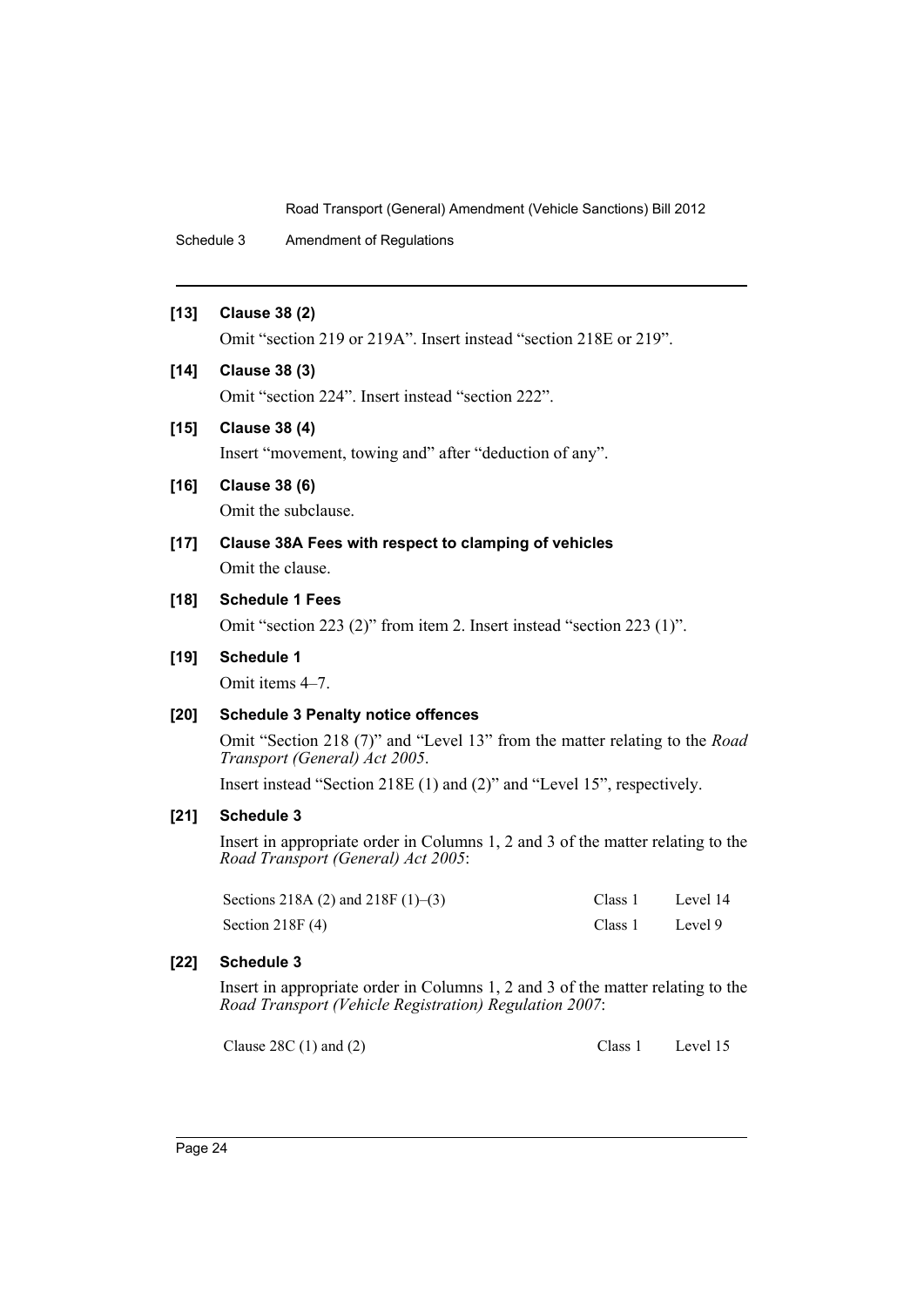Amendment of Regulations **Schedule 3** Schedule 3

## **[23] Schedule 3**

Insert "Clause 85 (1A);" after "Clause 84 (1);" in Column 1 of the matter relating to the *Road Transport (Vehicle Registration) Regulation 2007*.

# **3.2 Road Transport (Vehicle Registration) Regulation 2007**

### **[1] Clause 14 Maintenance of the Registers**

Omit clause 14 (2A). Insert instead:

(2A) The Authority must record details of any finding of guilt under section 218E of the *Road Transport (General) Act 2005* in the Register or another register kept by the Authority.

# **[2] Clause 28C**

Insert after clause 28B:

### **28C Possession of number-plates**

- (1) A person is guilty of an offence if the person is in possession, without lawful excuse, of number-plates issued by or under the law of New South Wales or any other State or Territory. Maximum penalty: 30 penalty units.
- (2) A person is guilty of an offence if the person is in possession, without lawful excuse, of number-plates that were not issued by or under the law of New South Wales or any other State or Territory but that could be mistaken for, or resemble, number-plates so issued.

Maximum penalty: 30 penalty units.